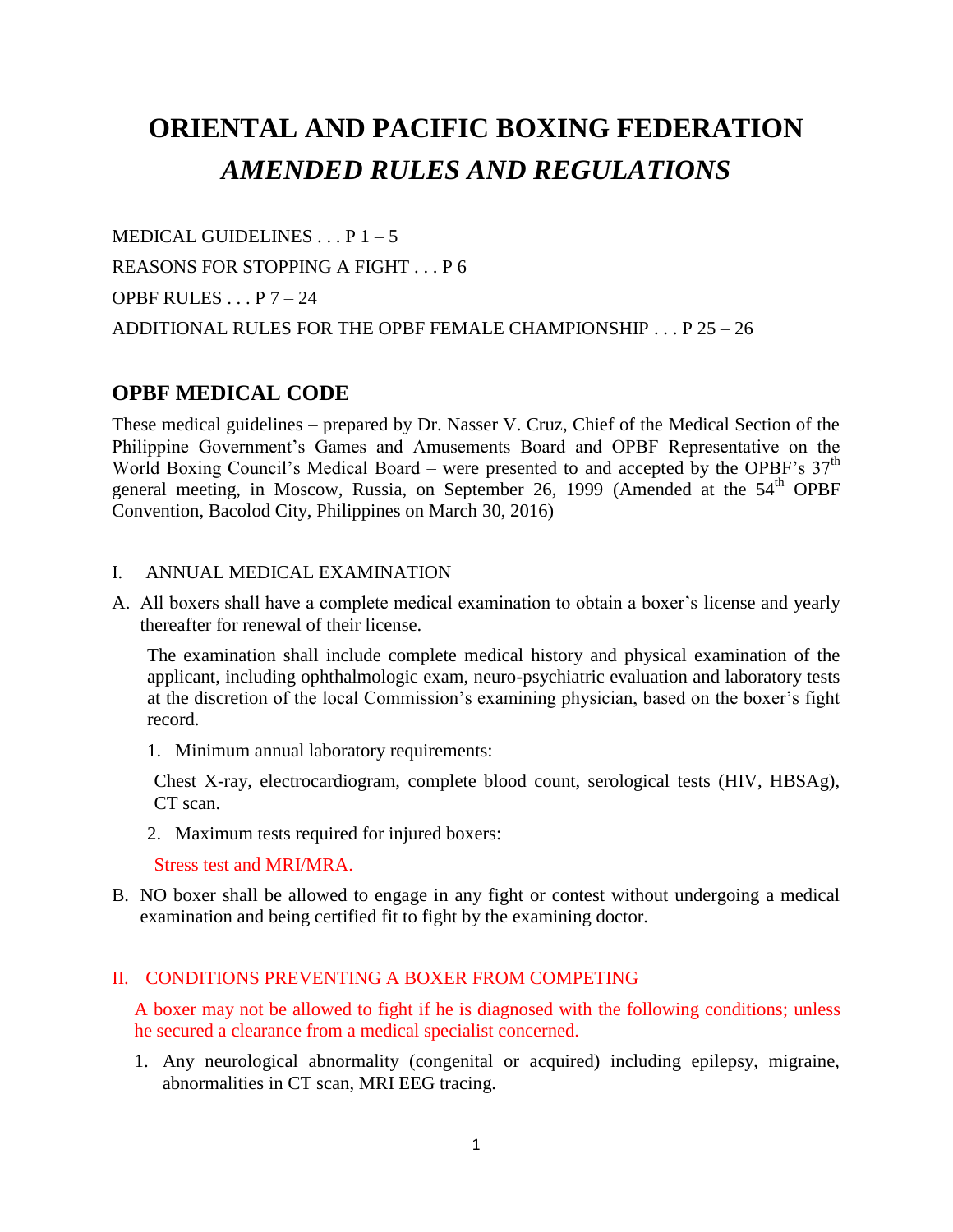- 2. Any psychological problems like depression, schrizophrenia, hypomania.
- 3. Visual problems: cataracts, retinal tear or detachment before and after treatment, exudates; uncorrected visual acuity of 20/70 requires ophthalmologic clearance.
- 4. Blood pressure over 140/90 after prolonged rest. Any organic heart disease (congenital or acquired), history of cardiac surgery.
- 5. Chest problems or any active lung disease asthma, emphysema, pneumonia, tuberculosis, pneumothorax, etc.
- 6. Acute and chronic gastrointestinal abnormalities hernias, organomegaly, hepatits.
- 7. Acute or chronic infection of the ear (middle and inner ear), labyrinthitis.
- 8. Genitourinary problems hematuria, albuminaria, renal diseases, active veneral disorders.
- 9. Severe skeletal abnormality which may cause body injuries.
- 10. Active skin infections herpes, folliculitis, burns, etc.
- 11. Diabetes or other endocrine related problems / abnormalities.
- 12. Anemia and other acute or chronic blood disorders.

### III. EXAMINATION PRIOR TO BOUTS OUTSIDE OF BOXER'S JURISDICTION

- A. Boxers participating in a boxing match outside of their home boxing jurisdiction (boxers fighting abroad) shall undergo medical examination conducted by the local boxing Commission physician before being issued their Medical Clearance. The Medical examination shall include:
	- 1. Thorough medical and physical examination.
	- 2. Dilated fundoscopic eye examination.
	- 3. Minimal laboratory tests, CT scan, CBC, urinalysis, serological test (HIV/HBSAg).
- B. The medical examination for a championship bout should be submitted prior to the scheduled fight.
- C. Boxers returning from their fight abroad should return to the local Commission Medical Section their Medical Clearance as to the result of their fight abroad (WHETHER THERE ARE INJURIES OR NOT).

### IV. PRE-BOUT EXAMINATIONS

All boxers scheduled for a boxing match should undergo medical and physical examinations after the weigh-in a day before the fight.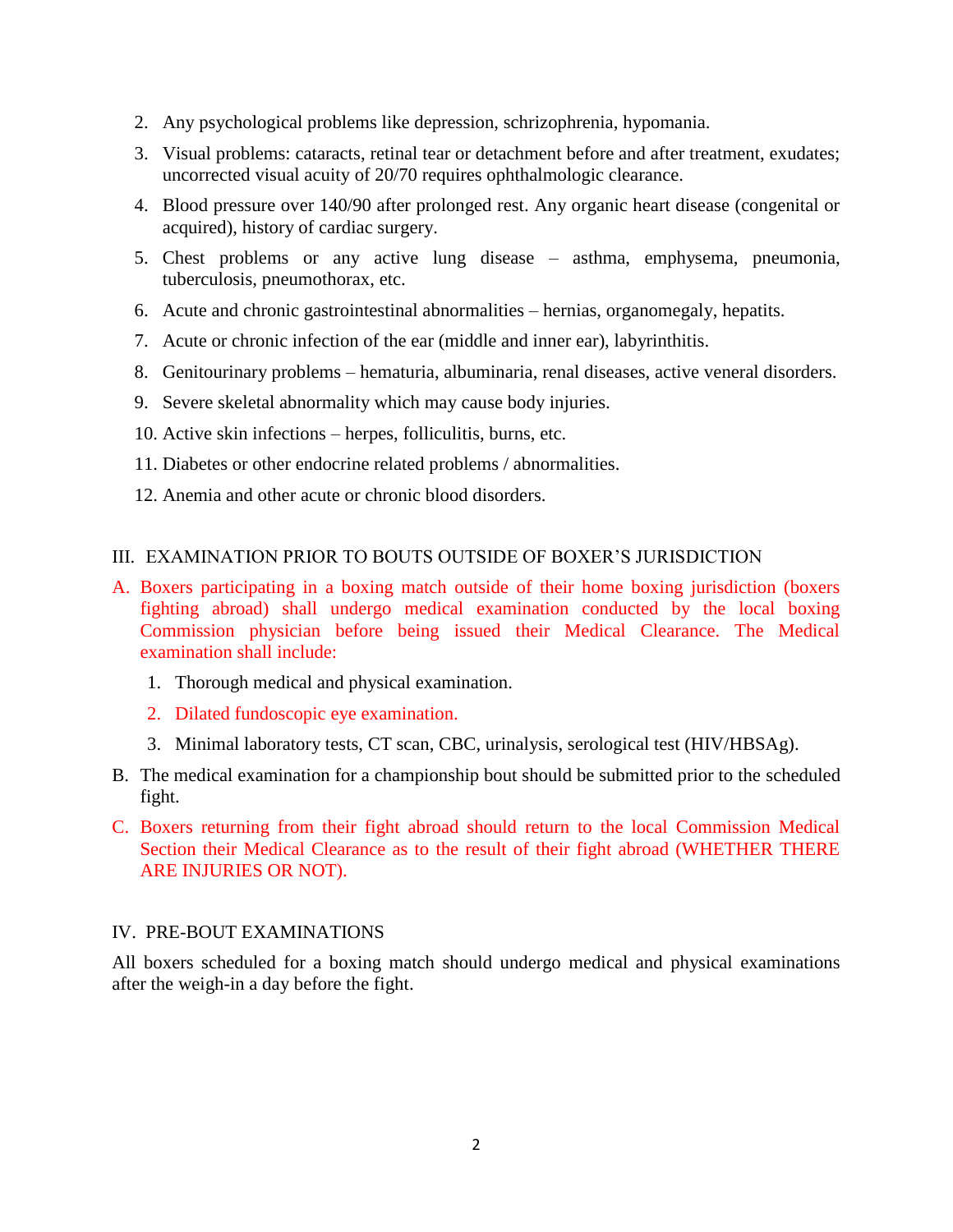### V. POST-BOUT EXAMINATIONS

It shall be the duty of the stadium physician to follow the boxers back to the dressing room after the fight to check if both boxers are in satisfactory condition and institute any treatment (first aid) if necessary.

### VI. POST- KNOCKOUT EXAMINATIONS

- A. For the protection and welfare of the boxers, it is mandatory to perform at least the following examination on the boxer who has sustained a knockout or when the referee stops a contest after a boxer has been punished in the ring (one-sided contest):
- 1. Repeat CT scan or request an MRI/MRA if available / affordable.
- 2. Neuropsychiatric evaluation.
- 3. Ophthalmologic exam.
- B. All boxers sustaining a knockout or technical knockout should report to the Commission Medical Clinic to secure a medical clearance within seventy-two (72) hours after the fight. If the boxer cannot report to the Medical Clinic, he will be required to seek consultation to any private physician for examination and submit to the boxing Commission a medical certificate from the examining doctor as to his findings with regards to the boxer's injury and his recommendations.
- C. All Examination findings on boxers who sustained severe injury should be reported to the local boxing Commission Medical Clinic for evaluation.

## VII. RESTING PERIODS BETWEEN BOUTS AND AFTER KNOCKOUTS / TECHNICAL **KNOCKOUTS**

A boxer who has just participated in a contest shall be required at least thirty (30) days mandatory rest period for 4 rounders and forty-five (45) days for 6 rounders and above before he is allowed to compete again.

Boxers whose last fight was 6 rounds or more should get special permission from OPBF President if mandatory 45 days period has not been complied. The basis of the President in granting special permission will be the evaluation of OPBF supervisor of the fight.

If a boxer suffers a knockout (KO) or technical knockout (TKO) as a result of body punch, he is required to rest for a minimum of sixty (60) days, before he is allowed to compete again.

If a boxer suffers a knockout (KO) or technical knockout (TKO) as a result of head punch, he is required to rest for a minimum of ninety (90) days, before he is allowed to compete again, and then only after a thorough physical examination by the Federation's physician.

A boxer, who suffers a loss of consciousness after the knockout, shall be required to have a CT-Scan before he will be allowed to fight again.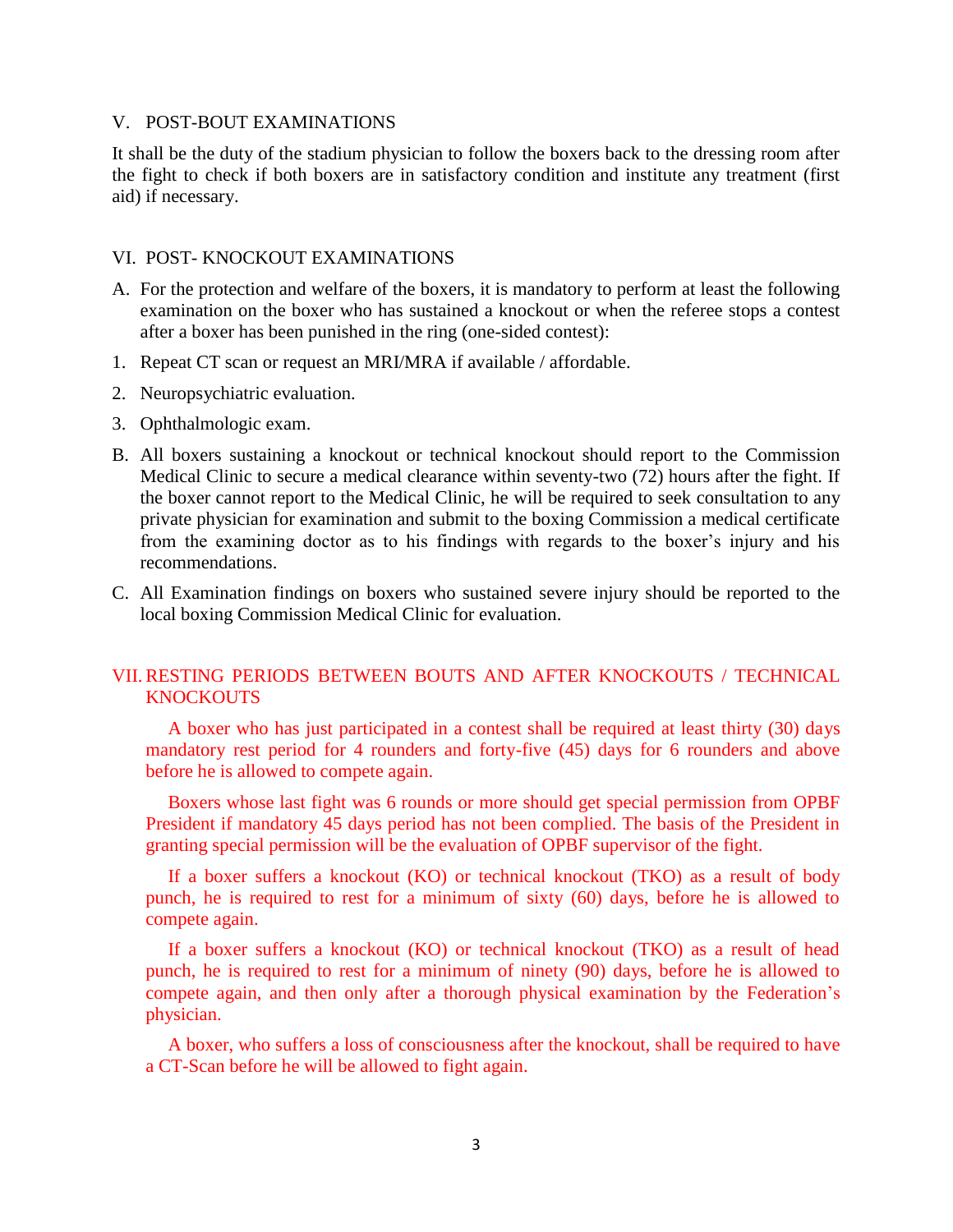The above conditions shall be followed; otherwise, the decision to fight again will be at the discretion of the Federation's Medical Officer.

In case a boxer has received a serious concussion, he shall not be allowed to compete again until he has been examined and has been certified to by Federation's Physician as fit to box again.

### VIII. ROLE OF MEDICAL OFFICERS

- 1. There must be at least TWO (2) DOCTORS at any local or international boxing contest (championship and non-championship fights). One (1) doctor will serve as the ringside physician and the other one (1) as stadium physician who has the responsibility of checking on the boxers for any medical problems after each bout.
- 2. Doctors attending the boxing event shall be equipped with stethoscope, otoscope, ophthalmoscope, patellar hammer, BP apparatus, and other first-aid tools. Post-bout examinations should be done on all boxers sustaining injuries and reports should be submitted to the local boxing Commission with the proper recommendations.
- 3. Ringside physicians should check that necessary medical equipment is available to limit the extent of injuries as much as possible.
- 4. Doctors should visit the dressing room of boxers before the fight to advise them regarding the use of prohibited substances like stimulants, hemostatics or artificial coverings used to stop bleeding from a cut, liniments or any astringent lotion which, when applied to the boxer's body, may damage or irritate boxers' eyes or wounds.
- 5. The doctors should see to it that a standby ambulance equipped with emergency apparatus is present on the site of the boxing arena and other emergency accessories are at the ringside. No boxing contest shall take place without a standby ambulance.

### IX. EMERGENCY ACCESSORIES AT RINGSIDE

- A. No boxing contest shall commence without the following emergency accessories at ringside:
	- 1. Stretcher under the ring apron.
	- 2. Portable oxygen with regulator and nasal cannula or face mask.
	- 3. Standby ambulance parked in a freely accessible place, just outside the boxing arena, equipped with emergency resuscitator.
- B. The promoter shall have the responsibility of providing the needed accessories during a boxing contest. The promoter shall also have the responsibility of locating the nearest hospital, the telephone number and the name of the neurosurgeon on duty, in case of emergency. The duty physician will be the one to coordinate with the neurosurgeon and his staff.

### X. VENUE

No boxing contest shall take place in an area where there is no hospital equipped with neuro-surgical and neurological facilities. The hospital should be near the boxing arena (the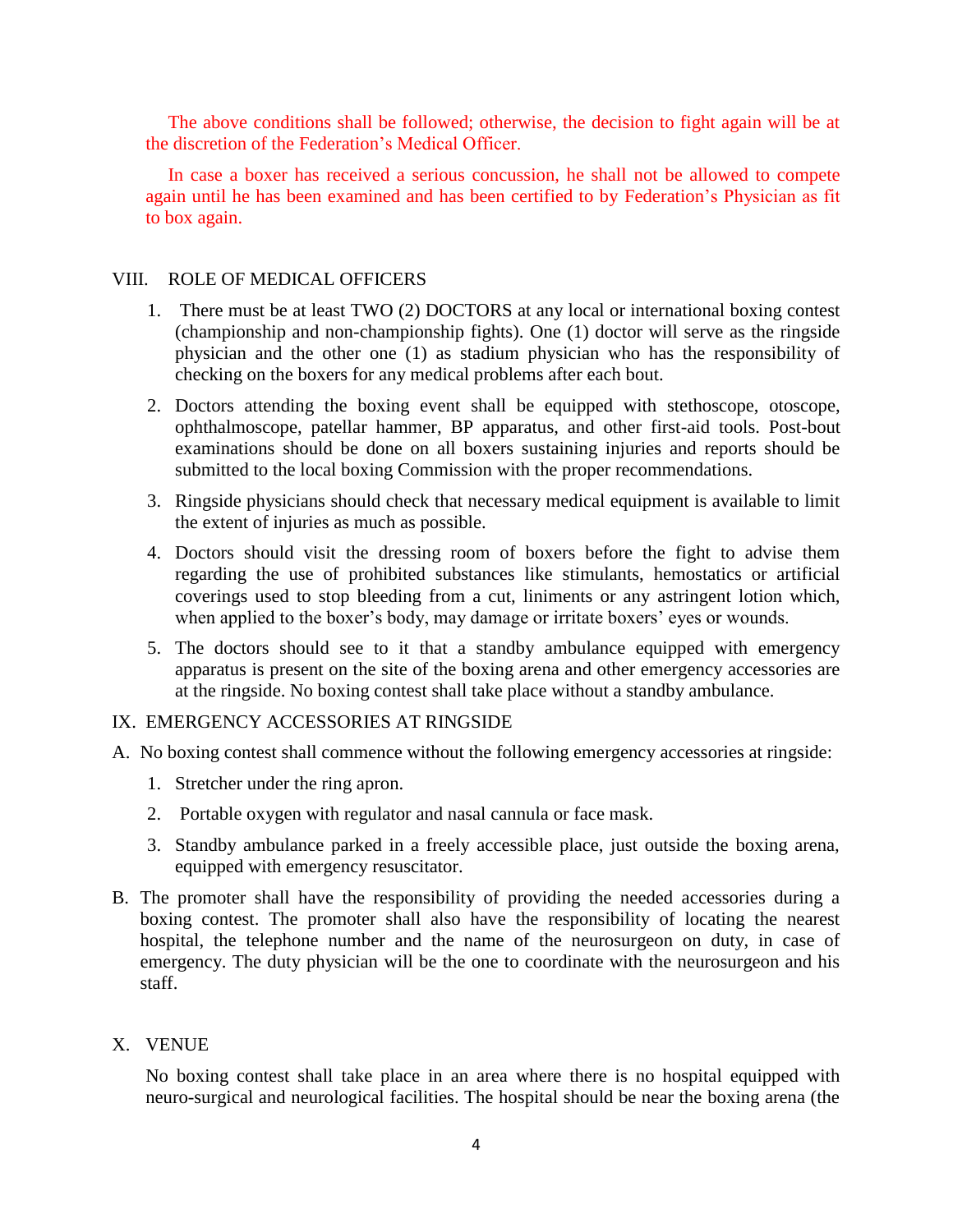most is fifteen [15] minutes' drive from the boxing arena). The boxing arena should have an examination room, properly lit, with first-aid equipment for the purpose of examining and treating the injured boxers. (In addition to these guidelines are the following recommendations. (a) Trial weigh-ins at thirty (30) days and seven (7) days pre-fight, with maximum above-limit tolerances of ten (10) per cent at thirty (30) days and five (5) per cent at seven (7) days. (b) Inclusion in annual pre-registration medicals of tests assessing bodyfat ratios, to determine in which weight divisions it is medically safe for boxers to compete.)

#### MEDICAL CLEARANCE

The Federation shall provide a Medical Clearance to be issued to boxers by their home Commissions. This Medical Clearance shall have space to register the boxers' medical examinations conducted by their home Commissions before competition abroad, with space to record results of fights and recommendations of the attending physician of the host country. In this way, the history of boxer's past fights and medical results can easily be tracked and verified. Boxers must present their certificates to the host Commission for stamping and endorsement; and shall, on their return home, present their certificate to the home Commission for confirmation that the proper procedure was followed.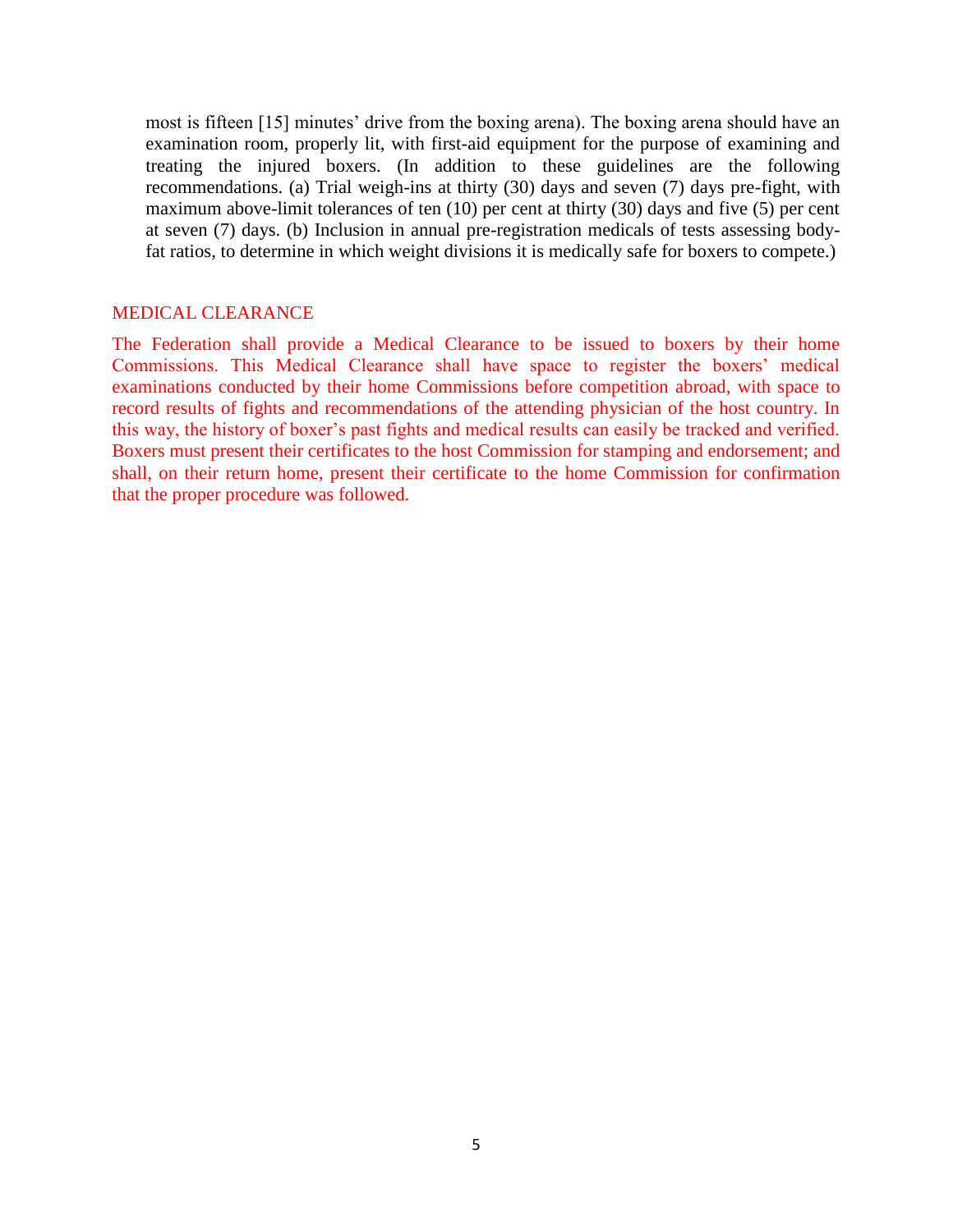## **REASONS FOR STOPPING A FIGHT**

ABSOLUTE Bleeding from ear canal Loss of time or place orientation Inability to see Visible Signs: Copious blood into eye Eye closed Complaint of double vision Complaint by boxer that he can't see Staggers or poor balance after a blow on the ear

## **JUDGEMENT CALLS**

No chance of winning Taking too many punches Defense is poor or disoriented Staggering – loss of balance Eye closing – when vision is impaired Blood running into eye, enough to impair vision Difficulty breathing (broken ribs) Specific cuts: Fast evaluation of damage if cut is enlarged Corner of eye (either) Quarter extension could damage the muscles Cut of brow will cause no damage Cut of brow that is bleeding profusely can cut down vision Cut just below brow on lid is damaging to lid mechanism – stop the fight Cut of scalp may bleed more than any other yet is harmless Cut under eye on cheek usually looks bad but causes no damage unless eye closes or there is a facial fracture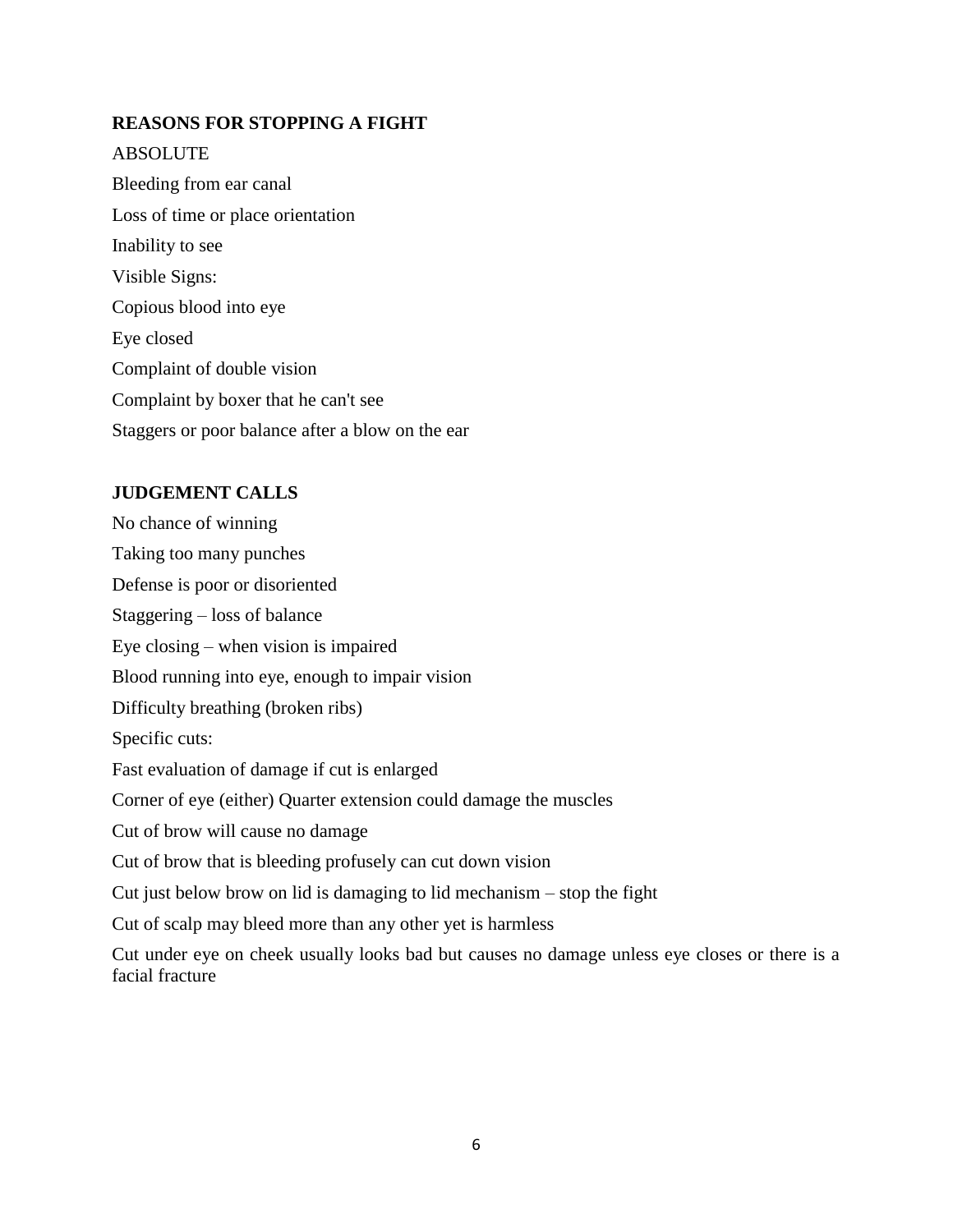# **OPBF RULES & REGULATIONS**

# INDEX

| <b>Article 1 Definitions</b>                         | Article 26 Down Without Being Struck            |  |
|------------------------------------------------------|-------------------------------------------------|--|
| Article 2 Meetings of Federation                     | Article 27 Judge's and Referee's Decision Final |  |
| Article 3 The Secretary                              | Article 28 Counting                             |  |
| Article 4 Designation of Officials                   | Article 29 Eye Cuts and Similar Lacerations     |  |
| Article 5 Weigh-In                                   | Article 30 Out of the Ring                      |  |
| Article 6 Weights and Classes                        | Article 31 A Contestant is "Down"               |  |
| Article 7 Oriental and Pacific Championship Contests | Article 32 System of Scoring                    |  |
| Article 8 Number of Titles Allowed                   | Article 33 Fouls                                |  |
| Article 9 Weight-Making in Championship Contests     | <b>Article 34 Foul Tactics</b>                  |  |
| Article 10 Draw Decision in Championship Contests    | Article 35 Penalties for Fouling                |  |
| Article 11 Contests Engaged in by a Champion         | Article 36 No-Foul Rule                         |  |
| Article 12 Ratings                                   | Article 37 Use of Drugs or Iron Derivatives     |  |
| Article 13 Neutral Referee and Judges                | <b>Article 38 Gloves</b>                        |  |
| Article 14 Payment Before a Contest                  | Article 39 Bandages                             |  |
| Article 15 Length of Rounds                          | Article 40 Contestant's Costume                 |  |
| Article 16 Dressing Room                             | Article 41 The Ring                             |  |
| Article 17 Seconds                                   | Article 42 Ring Ropes                           |  |
| Article 18 Timekeepers                               | <b>Article 43 Obstructions</b>                  |  |
| Article 19 Knockdowns                                | Article 44 Water Buckets, etc.                  |  |
| Article 20 Judges & Referees                         | Article 45 Corner Canvas                        |  |
| Article 21 Judges and Referees Compensation Fees     | Article 46 Violation of Rules                   |  |
| Article 22 Powers of the Referee                     | Article 47 Area of Effectivity                  |  |
| Article 23 Duties of the Referee                     |                                                 |  |
| Article 24 Referee's Inspection                      |                                                 |  |
| Article 25 Referee's Uniform                         |                                                 |  |

APPENDIX: Purse bids in OPBF mandatory and elimination bouts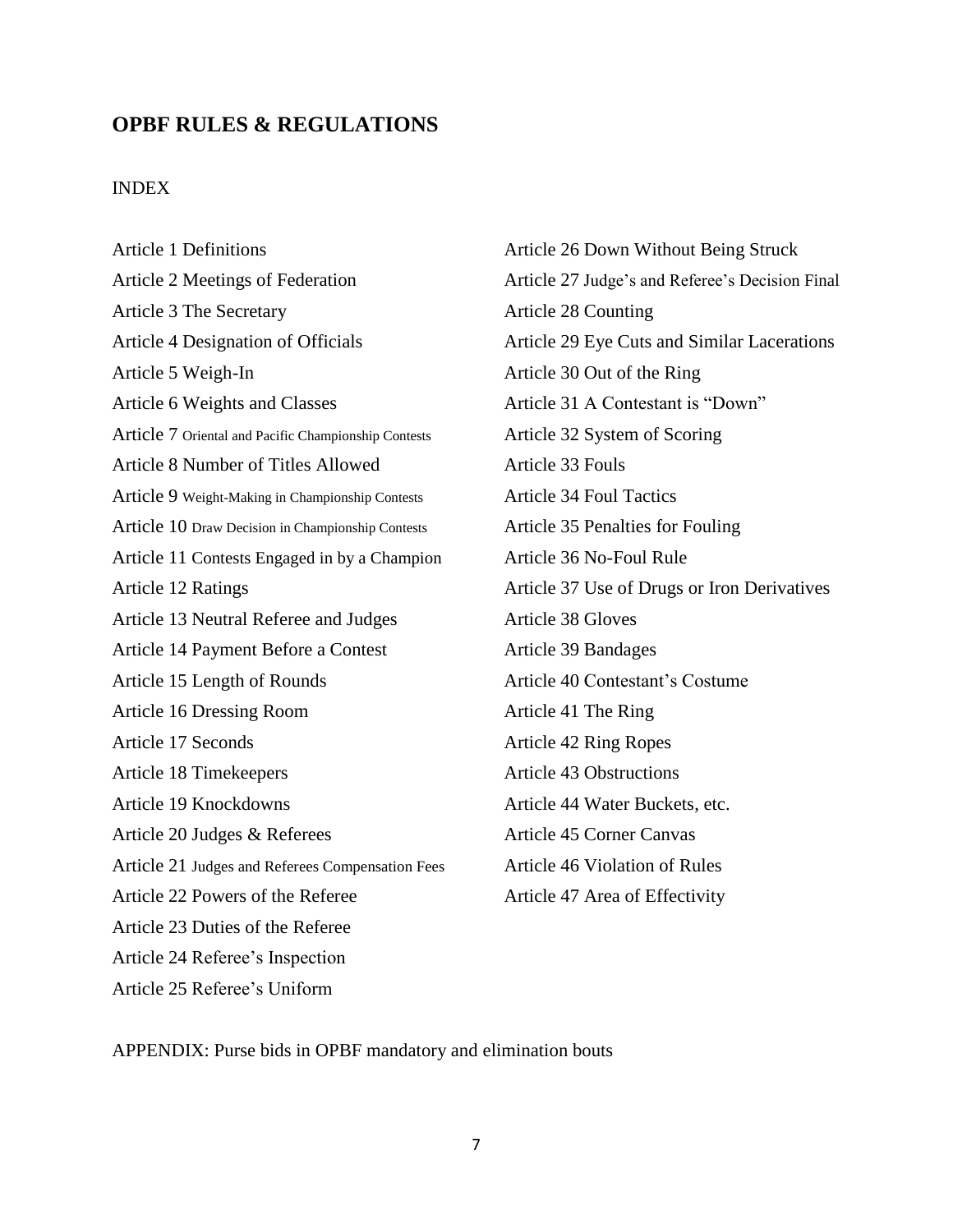### 1. DEFINITIONS

In the interpretation of these regulations, unless the context indicates a different meaning, the words "Federation" and "OPBF" mean the Oriental and Pacific Boxing Federation. "Commission" means the body which controls professional boxing in each individual country.

## Article 1-1. Membership

One individual country shall be represented by only one Commission; provided that if there is more than one Commission in one country, that country shall be represented in the OPBF by the Commission that is approved and admitted as OPBF member. (Amendment, 1998, Manila.) Members: American Samoa, Australia, Fiji, Guam, Hawaii, Hong Kong, India, Indonesia, Japan, Korea, Mongolia, New Zealand, PAMA (Professional Association of Martial Arts), Papua New Guinea, Philippines, Republic of China, Thailand, Tonga, Western Samoa. Annual Membership Fee: \$US250.00. The OPBF financial year is from January 1 to December 31 annually.

## Article 1-2. Counselor

The position of Counselor in the Federation replaces the previous title of Vice-President. Function of the Counselor is to assist the President in the implementation of the rules. The outgoing President of the Federation shall be automatically installed in the position of Counselor. (Amendment, 1998, Manila.)

### Article 1-3. President

1. The President of the Federation shall be elected by majority vote of the attending commissions for a term of two (2) years.

2. No President of the Federation shall serve continuously for more than three (3) consecutive terms.

3. No member of a particular boxing Commission whose co-member has already served three (3) consecutive terms as President of the Federation shall be eligible to run as President in the next election. (Amendment, 2000, Mexico City.)

"Promoter" means any corporation, incorporated club, or corporation or individual engaged in the promotion of regularly scheduled or individual boxing shows or contests. Contests are considered "Boxing Contests" and not "Prize Fights".

### 2. MEETINGS OF FEDERATION

A General Meeting of the Federation shall be held during the Annual WBC Convention. A Special Meeting may be called when it is deemed necessary by the majority of members. The time and place will be determined by the country where the Federation is holding office.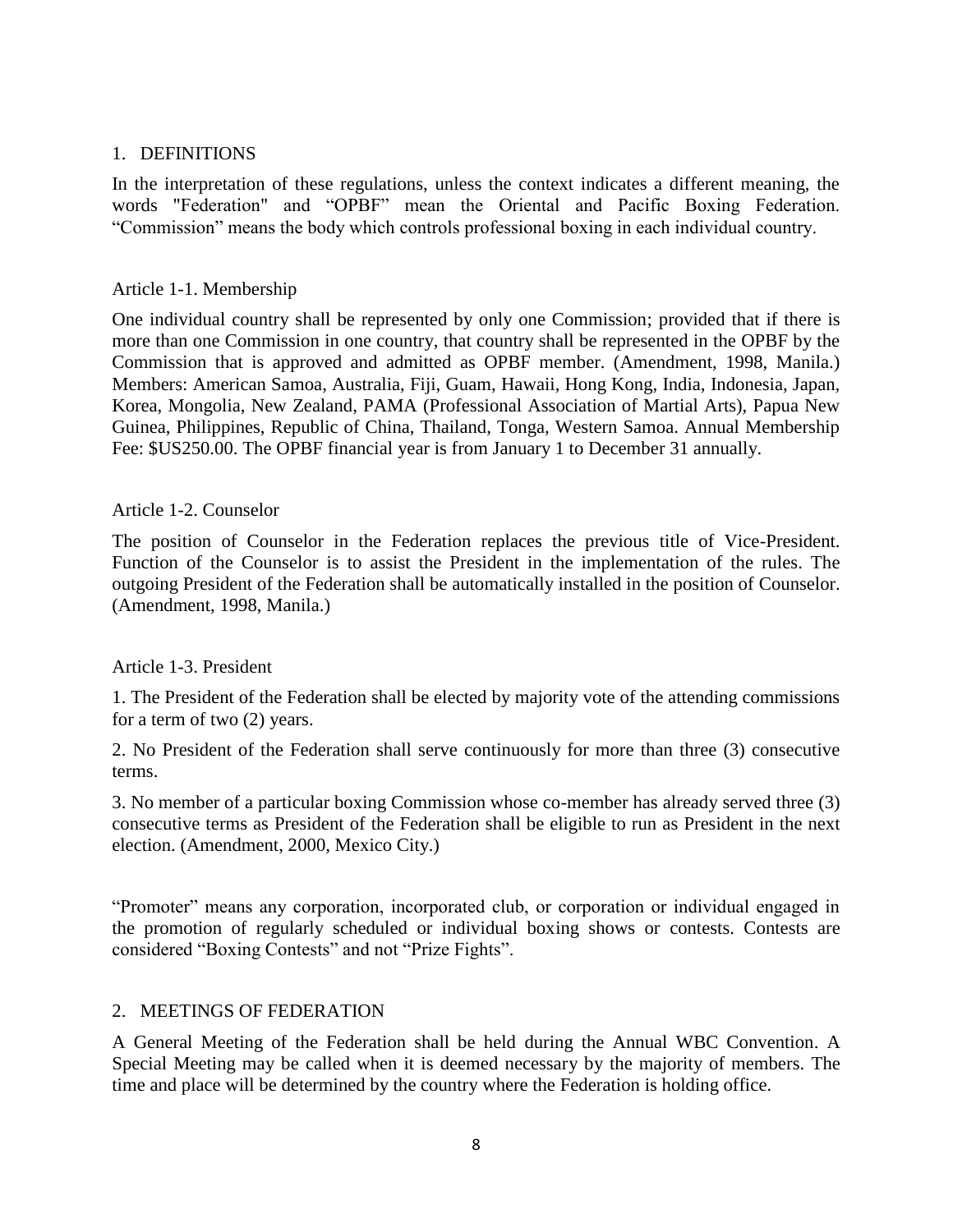### 3. THE SECRETARY

The Secretary of the Federation shall keep a full and true record of all the Federation's proceedings, preserve and keep its books, documents, papers, records, prepare such papers, reports and other documents as may be required by the Federation and perform such other duties as may be assigned from time to time by the President of the Federation, who shall hold office for a period of two (2) years.

### 4. DESIGNATION OF OFFICIALS

In all contests, the referee or referees, judges, examining physician and timekeepers shall be designated by the Federation and only the officials so designated shall have authority to perform their respective functions.

### 5. WEIGH-IN

Contestants shall be weighed in the presence of each other and an official of the Federation not less than 24 to 36 hours before the contest. If one of the boxer or his representative is absent, the Federation may proceed with the official weigh-in; on the condition that the other boxer agrees that his opponent will be weighed.

If one of the boxers cannot make the weight within the allowed two (2) hours, he will lose the qualification to fight for the OPBF Championship.

# 6. WEIGHTS AND CLASSES

Minimum: 47.627 kg (105 lbs) Light Flyweight: 48.988 kg (108 lbs) Flyweight: 50.802 kg (112 lbs) Super Flyweight: 52.163 kg (115 lbs) Bantamweight: 53.524 kg (118 lbs) Super Bantamweight: 55.338 kg (122 lbs) Featherweight: 57.153 kg (126 lbs) Super Featherweight: 58.967 kg (130 lbs) Lightweight: 61.235 kg (135 lbs) Super Lightweight: 63.503 kg (140 lbs) Welterweight: 66.678 kg (147 lbs) Super Welterweight: 69.853 kg (154 lbs) Middleweight: 72.575 kg (160 lbs) Super Middleweight: 76.204 kg (168 lbs)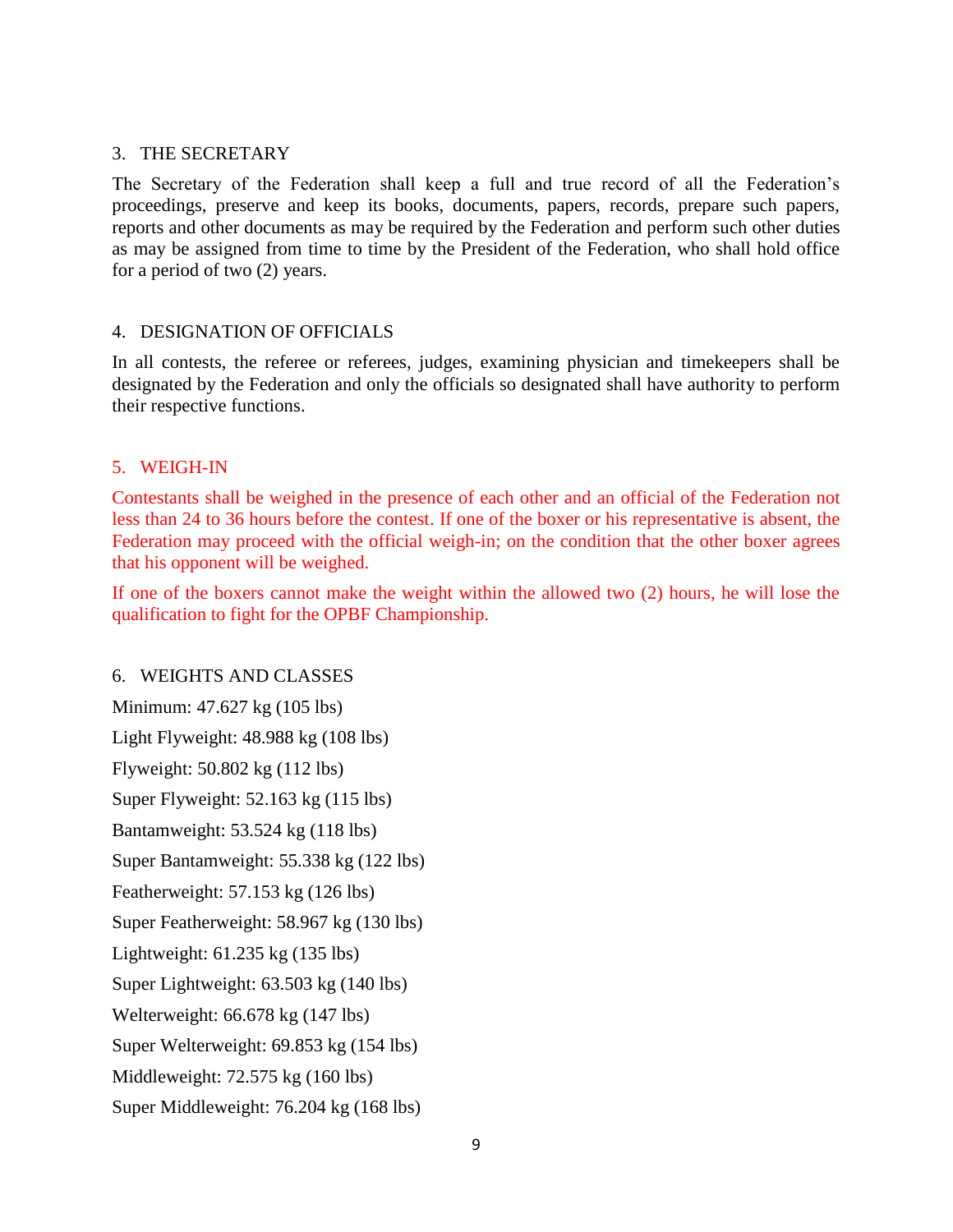Light Heavyweight: 79.379 kg (175 lbs) Cruiserweight: 90.719 kg (200 lbs) Heavyweight: over 90.719 kg (200 lbs); no limit

# 7. ORIENTAL AND PACIFIC CHAMPIONSHIP CONTESTS

All Oriental and Pacific Boxing Federation title bouts shall be of twelve (12) three (3) minute rounds. Champions must defend their titles within a period of nine (9) months after the date of acquiring said title; provided, however, there is a worthy challenger and a promoter is willing to stage the bout. In no case, however, shall the period of defense extend beyond one (1) year. Failure to defend within twelve (12) months of acquiring the title would be sufficient grounds for the Federation to withdraw recognition of the titleholder as Champion.

When the Champion loses the bout against the Challenger, the newly declared champion will have his first or optional defense of the title against any of the top fifteen (15) contenders of his weight class.

If the title was acquired from a Vacant Championship bout, the new Champion shall have a mandatory defense against the interim champion or available leading contenders of his division.

The sanction fee for each OPBF title bout is \$US500. In addition, OPBF title-bout promoters will pay an annual license fee of \$US500, covering all or part of each year.

The minimum purse for a challenger in a Federation bout is \$US 1,500. (Amendment, 2001, Kiev)

Champions and challengers in Federation bouts will pay a levy of 100U\$D of their purses as a contribution to the Federation's secretariat expenses. This levy will be sent in advance to the Federation by the promoter when forwarding his bout-sanction fee, and the promoter will then deduct from the purses of the champion and challenger boxers the 50U\$D each levy fee to recoup his advance.

The Federation shall arrange a supply of official Federation Championship Belts.

Article 7.1 Procedure When Title Becomes Vacant

A Federation Championship may be lost by default, forfeit, inability to fight or to make the weight, or by any reasons stipulated in the Rules and Regulations governing Federation Championship fights. In the event any Federation Championship becomes vacant, and there is no Interim Champion, then the two highest rated available contenders in that division should be allowed to fight for the Championship. The new Champion should make a mandatory defense of his title against the highest available contender within ninety (90) days after the acquisition of the vacant title.

# 8. NUMBER OF TITLES ALLOWED

A boxer is allowed to hold only one Federation title at a time. The boxer, through his manager, is to notify the Federation in writing within ten (10) days of having acquired a second title as to which title he wishes to retain. Failure to do so would mean that the boxer prefers to retain the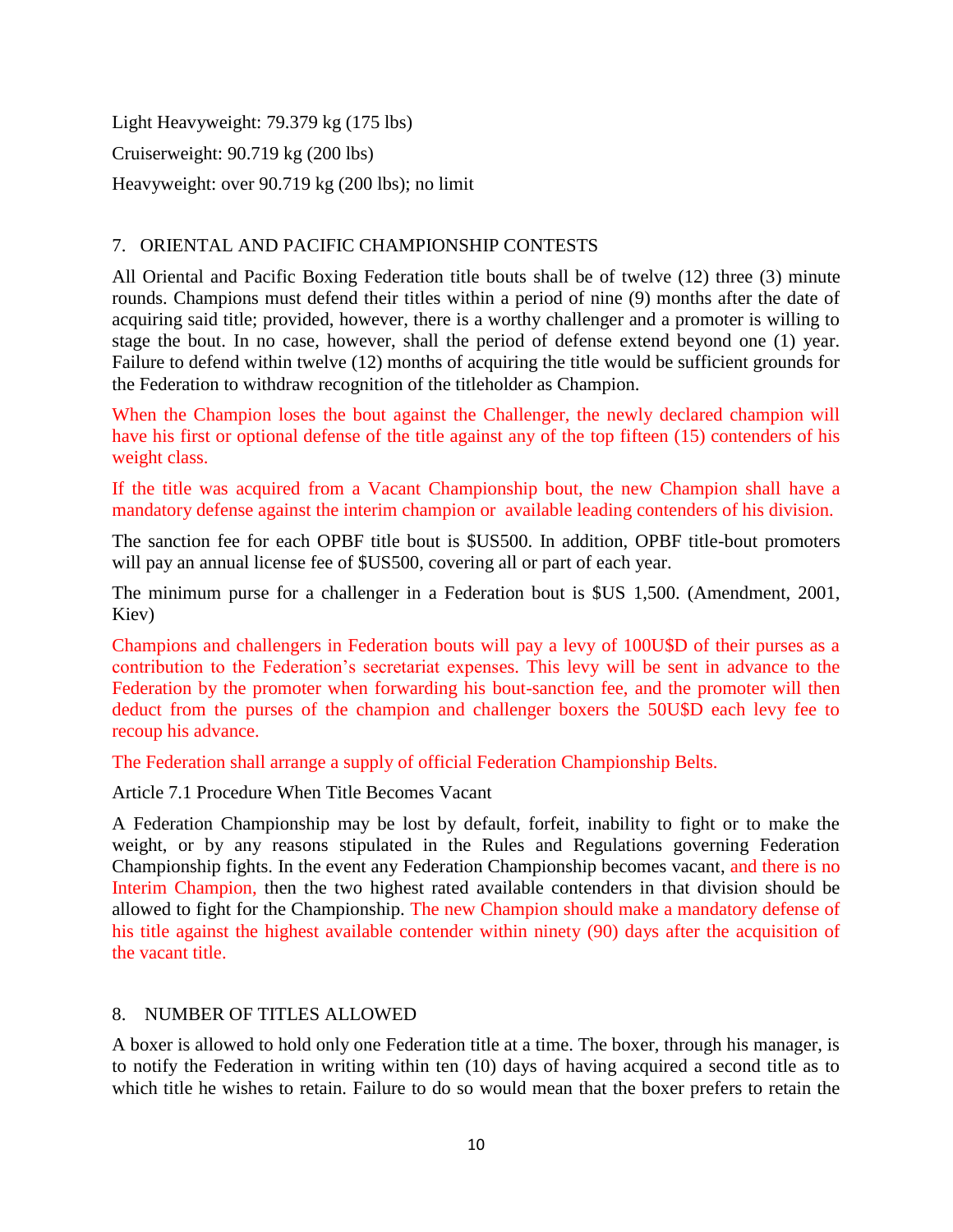title of the heavier division, and the Federation would thus automatically declare the title of the lighter division as vacant.

## 9. WEIGHT-MAKING IN CHAMPIONSHIP CONTESTS

When a recognized Champion fails to make the required weight, he shall automatically lose such Championship. If in such a bout the overweight former Champion wins, the title remains vacant. If the challenger, who made the weight, wins from the overweight former Champion, the challenger becomes the Champion. If the challenger comes in over the weight limit, then the bout is to be declared a non-title contest. Regardless of who wins, the champion retains his title.

## 10. DRAW DECISION IN CHAMPIONSHIP CONTESTS

In case of a draw decision in a title contest, the Champion retains the title.

# 11. CONTESTS ENGAGED IN BY A CHAMPION

The OPBF Championship shall be declared vacant if the OPBF Champion loses to a countryman while fighting for the National title in the same weight.

OPBF Champions are permitted to box for the championship of other regional sanctioning bodies without vacating the OPBF title. However, OPBF Champions holding the title or titles of another or other sanctioning body or bodies are required to meet their OPBF mandatory-defense obligations. Failure to do so may be regarded as reason enough, in itself, to declare the particular OPBF title vacant and call for an elimination bout. If an OPBF Champion loses in a defense of, or challenge for, another regional championship, his OPBF title will automatically be vacant and an elimination bout will be ordered to find a new OPBF Champion. (Amendment, 2001, Kiev.)

# Article 11.1 Interim Championships

An interim championship maybe sanctioned whenever any of the top eight (8) contenders request to fight for an interim title and pays the sanction fee.

The interim champion will be automatically declared regular champion if for any reason the regular champion vacates the title.

### Article 11.2 World Title Challenges

If an OPBF titleholder signs to contest for a world title, the OPBF title will be declared vacant on the date the world title contract is authorized by the world boxing body. There will be an elimination bout to decide the OPBF Championship; unless there is an OPBF Interim Champion.

If the vacating Champion loses his fight for the world title, he will be entitled to absolute priority to fight the winner of the OPBF elimination bout or against the Interim OPBF Champion who was declared the regular champion.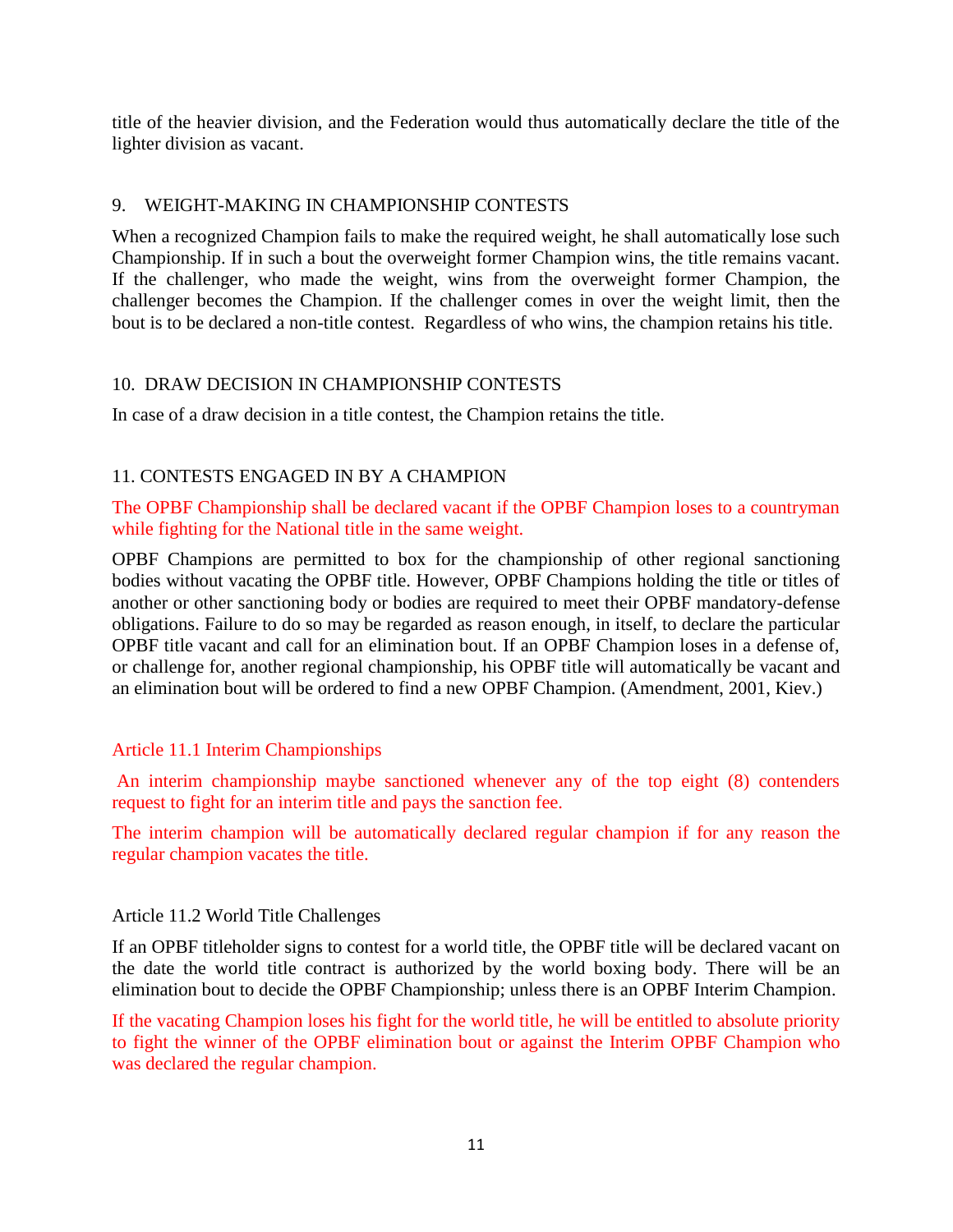# 12. RATINGS

OPBF ratings shall be done by the Commission of the host country every last week of the month.

In its deliberation of the ratings, the Commission shall take into consideration the following factors, to wit:

- 1. Present Rating.
- 2. Activity.
- 3. Worthiness of opponent.
- 4. Result of the contest.

Requests for upgrade and inclusion should be sent before the last week of every month.

Deserving boxers from non-member countries may challenge for the OPBF Championship in the Middleweight up to the Heavyweight Division.

## 13. NEUTRAL REFEREE AND JUDGES

All mandatory and vacant Oriental and Pacific Boxing Federation championships shall be officiated by a referee who shall be from the home country and three (3) judges, one (1) each from the country of the contestants, and one (1) neutral judge; unless the visiting boxer agrees that all officials will come from the home country. The judges shall all score the contest.

# 14. PAYMENT BEFORE A CONTEST

Promoters are allowed to pay a contestant not more than one-third of his total purse before a contest. But promoters are allowed to pay the purse of the boxers in due time in accordance with the contract submitted to the OPBF. Promoters who failed to pay the sanction fee in their previous promotion shall not be allowed to stage a Federation Championship unless they first settle their previous obligations.

### 15. LENGTH OF ROUNDS

Rounds for professional contests shall be of three (3) minutes duration with one (1) minute rest between rounds. When a round has been completed and the bout halted, either by the respective corners or by the referee, and the bell to start the next round has not been rung, the contest shall be decided as a technical knockout scored in the round just completed.

### 16. DRESSING ROOM

A Commission inspector shall be in charge of and supervise the conduct of the dressing room, see that the contestants and seconds are dressed in accordance with the rules, that tape, gloves, and accoutrements are as required, and that there is no delay between bouts. He shall see to it that one (1) set of boxers is ready to enter the ring while the preceding bout is in progress. Noone shall be allowed in the contestant's dressing room except managers, seconds and Commission or promoter's representatives.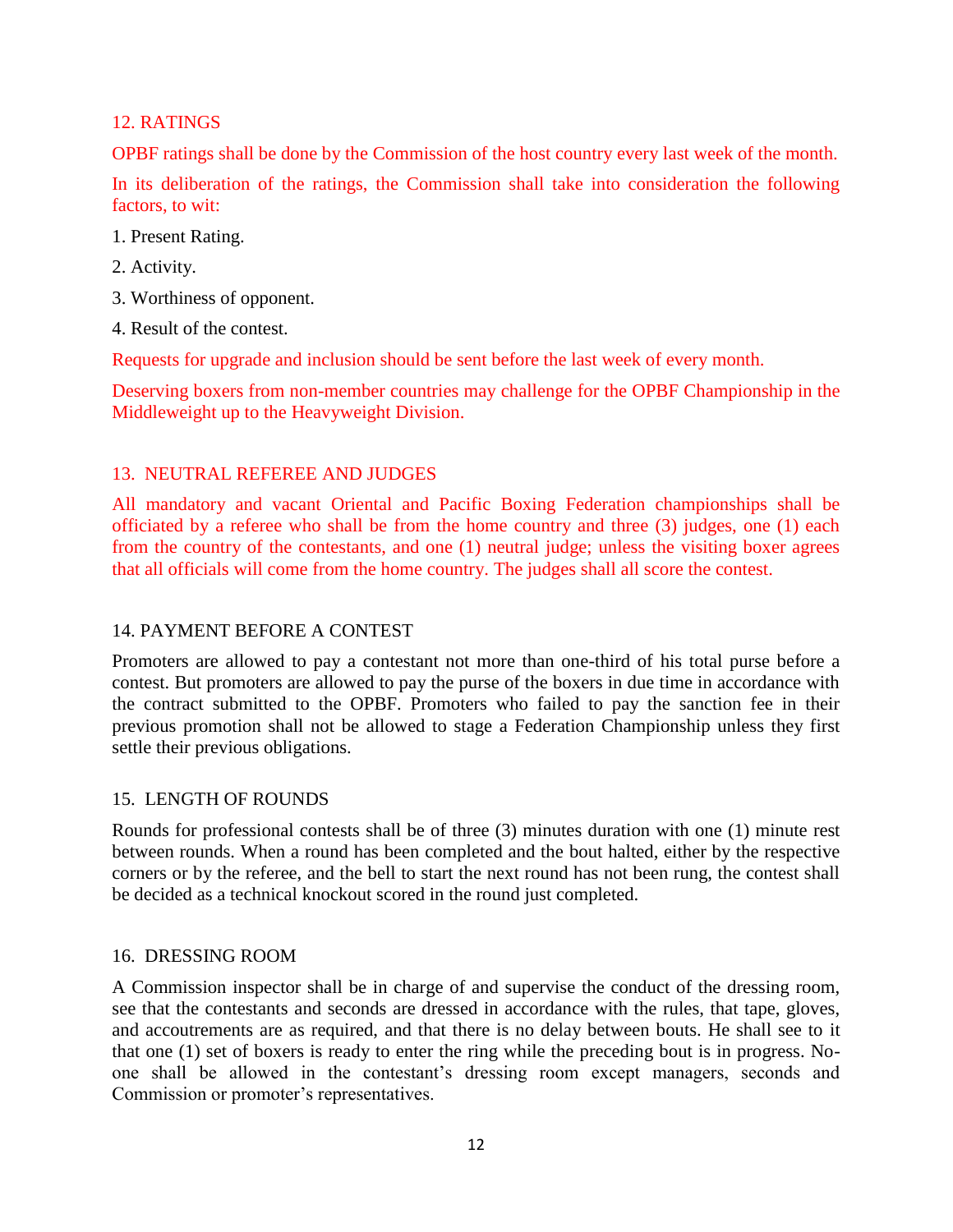### 17. SECONDS

Seconds shall not be more than four (4), but only one is allowed inside the ring.

### 18. TIMEKEEPERS

The Timekeeper shall be seated at ringside close to the gong. He shall indicate the beginning and ending of each round by striking the gong.

He shall provide himself with a whistle and an accurate stop-watch that shall have been properly examined and certified by an inspector of the Commission before it is used.

Ten (10) seconds before the beginning of each round, the timekeeper shall give warning to the seconds of the contestants by blowing the whistle.

### 19. KNOCKDOWNS

A boxer who has been knocked down will not be saved by the bell in any round, including the last round. If a boxer is knocked down immediately before the bell in any round and the referee counts ten (10), the boxer loses by KO; if the boxer stands up before the count of ten (10), the contest terminates or bout resumes unless it is the last round.

There will be no three knockdown rule.

### 20. JUDGES & REFEREES

Three (3) judges shall be licensed by the Commission, shall assist a referee in rendering a decision at the termination of each contest. The referee shall be licensed by the Commission after first satisfying the Commission of their professional physical qualifications

### 21. RING OFFICIALS LICENSE FEES AND COMPENSATION

| Referee             | <b>50 U\$D</b>  |
|---------------------|-----------------|
| Judge               | <b>50 U\$D</b>  |
| <b>Promoters</b>    | <b>500 U\$D</b> |
| <b>Sanction fee</b> | <b>500 U\$D</b> |
| Boxer's Levy        | 100 U\$D        |

### B. Ring Officials Compensation

| Referee (Home/ Visiting)  | $\overline{\phantom{a}}$ | 400 U\$D |
|---------------------------|--------------------------|----------|
| <b>Home Country Judge</b> |                          | 400 U\$D |
| <b>Visiting Judge</b>     |                          | 400 U\$D |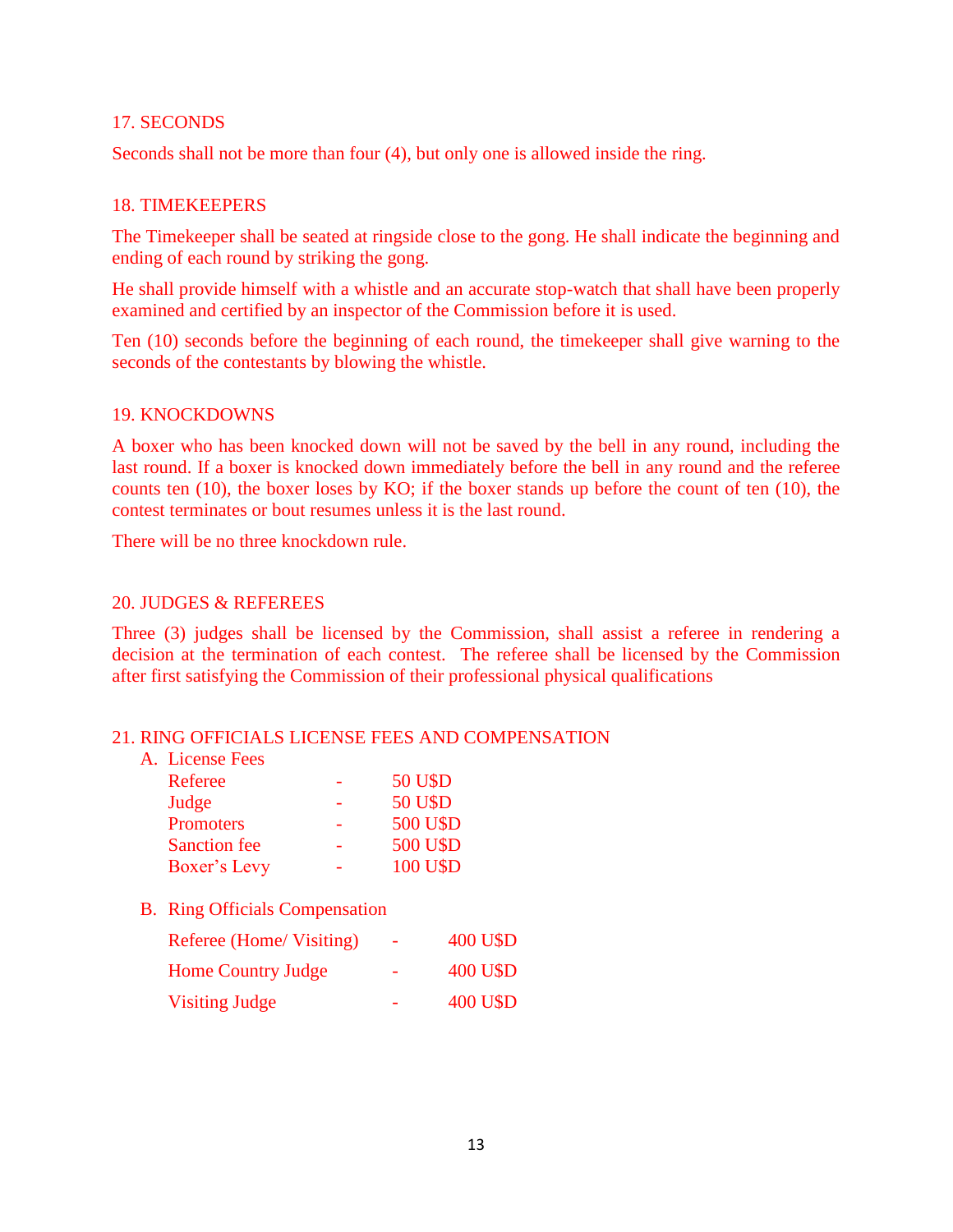### 22. POWERS OF THE REFEREE

After a contest starts, the referee has the power to declare a bout "no contest" and to enforce discipline and the regulations pertaining to the conduct and behavior of contestants and seconds. The referee may stop a contest if in his opinion one of the contestants is badly outclassed or injured; or the referee may temporarily stop a contest and consult with the examining physician on the advisability of stopping the contest in the case a contestant appears injured. The referee may declare a "no contest" only after having given at least three (3) warnings and after having consulted the judges, and the majority decision shall then prevail. When a boxer is wounded and the referee is not sure if the injury was due to accidental butting (unintentional butting) or legitimate hitting, the referee must consult with both judges. (Amendment, 2000, Mexico City.)

### 23. DUTIES OF THE REFEREE

The chief official of contests shall be the referee, who shall have general supervision over bouts which take place in the ring. The referee shall, before starting a contest, ascertain from each contestant the name of his chief second, and shall hold said chief second responsible for the conduct of his assistant seconds during the progress of the contest. The referee shall call the contestants together in the ring before each bout for final instructions, at which time each contestant shall be accompanied by his chief second only. The principals, after receiving instructions, shall shake hands and retire to their corners. They shall not again shake hands until the beginning of the last round. In the case of a knockdown, the referee shall require the fallen contestant to take a count of eight (8). In the case of a cut eye or similar facial lacerations, the referee shall consult with the ringside physician. Such consultation shall take place upon the conclusion of a round or, with "time out" in an emergency, may take place during the progress of the round. The termination of the bout shall be governed by the examining physician's decision.

### 24. REFEREE'S INSPECTION

The referee shall inspect the bandages and gloves and make sure that no grease or other foreign substances have been applied to either the gloves or the bodies of contestants, to the detriment of an opponent.

### 25. REFEREE'S UNIFORM

Referees officiating at Federation bouts will wear the OPBF uniform of black boxing socks and shoes, black slack pants, green long sleeves shirt with the OPBF pocket badge over the heart, and black bow tie. Outside the ring the referee will wear, as part of his uniform, a black jacket with the OPBF pocket badge over the heart. (Amendment, 1999, Moscow.)

### 26. "DOWN" WITHOUT BEING STRUCK

A contestant who goes down without being struck, for the purpose of avoiding a blow, may be disqualified. Should a contestant leave the ring during the one (1) minute period between rounds and fail to be in the ring when the gong rings the signal to resume boxing, or should a contestant fail to rise from his chair at the beginning of a round, the referee shall start counting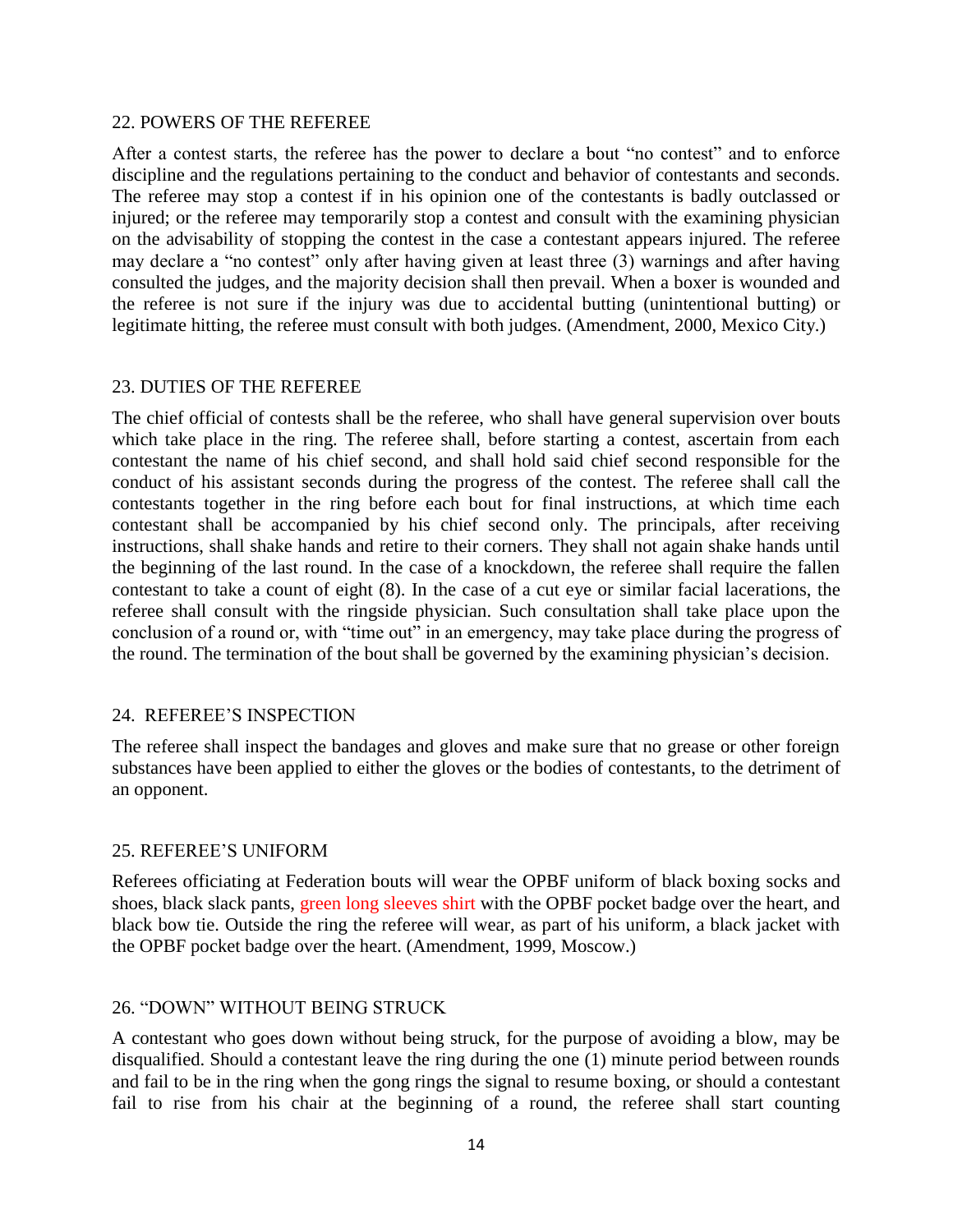immediately, and unless the contestant is on his feet in the ring at the end of ten (10) seconds, shall declare him counted out. Should a contestant who is "down" arise before the count of ten (10) is reached, and go down again immediately without being struck, except for the purpose of avoiding a blow, the referee shall resume the count where he left off.

# 27. JUDGE'S AND REFEREE'S DECISION FINAL

Judges and referee's decision in a contest, once rendered is final except when a formal protest is made and reviewed by the Federation.

## 28. COUNTING

When a contestant is knocked down, the referee shall order the opponent to retire to the neutral corner farthest removed from the fallen contestant, pointing to the corner, and immediately begin the counting over the contestant who is down. He shall audibly announce the passing of the seconds, accompanying the count with motions of his arm, the downward motion indicating the end of each round. Should the opponent fail to stay in the farthest corner, the referee shall cease counting until he has returned to it, and then go on with the count from the point at which it was interrupted.

If the contestant who is down arises during the count, the referee shall continue to count to eight (8) and assure himself that the contestant just arisen is in fit condition to continue. If so assured, he shall, without loss of time, order both contestants to go on with the contest. During such intervention by the referee, the striking of a blow by either contestant may be ruled a foul.

If the contestant taking the count is still down when the referee calls the count of ten (10), the referee shall wave both arms to indicate that he has been knocked out, and shall raise the right hand of the opponent as the winner.

The referee's count is the official count.

A boxer who has been knocked down cannot be saved by the bell in any round, including the last round.

There will be no standing eight (8) counts.

# 29. EYE-CUTS AND SIMILAR LACERATIONS

When a boxer is deprived from continuing the contest due to accidental cuts incurred from the 1st round to the 4th round, the contest shall be declared a "Technical Draw". The boxer ahead on points from the 5th round shall be declared the winner by "Technical Decision".

(a) Intentional Head Butt. When a cut is caused by an intentional head butt, and the cut boxer is unable to continue, the offending boxer will lose by disqualification. If the cut boxer is able to continue, the butting boxer will be penalized by two (2) points. (Amendment, 2001, Kiev.)

(b) Unintentional Head Butt. When a boxer is cut due to an unintentional head butt, as determined by the referee, there will be no point deduction.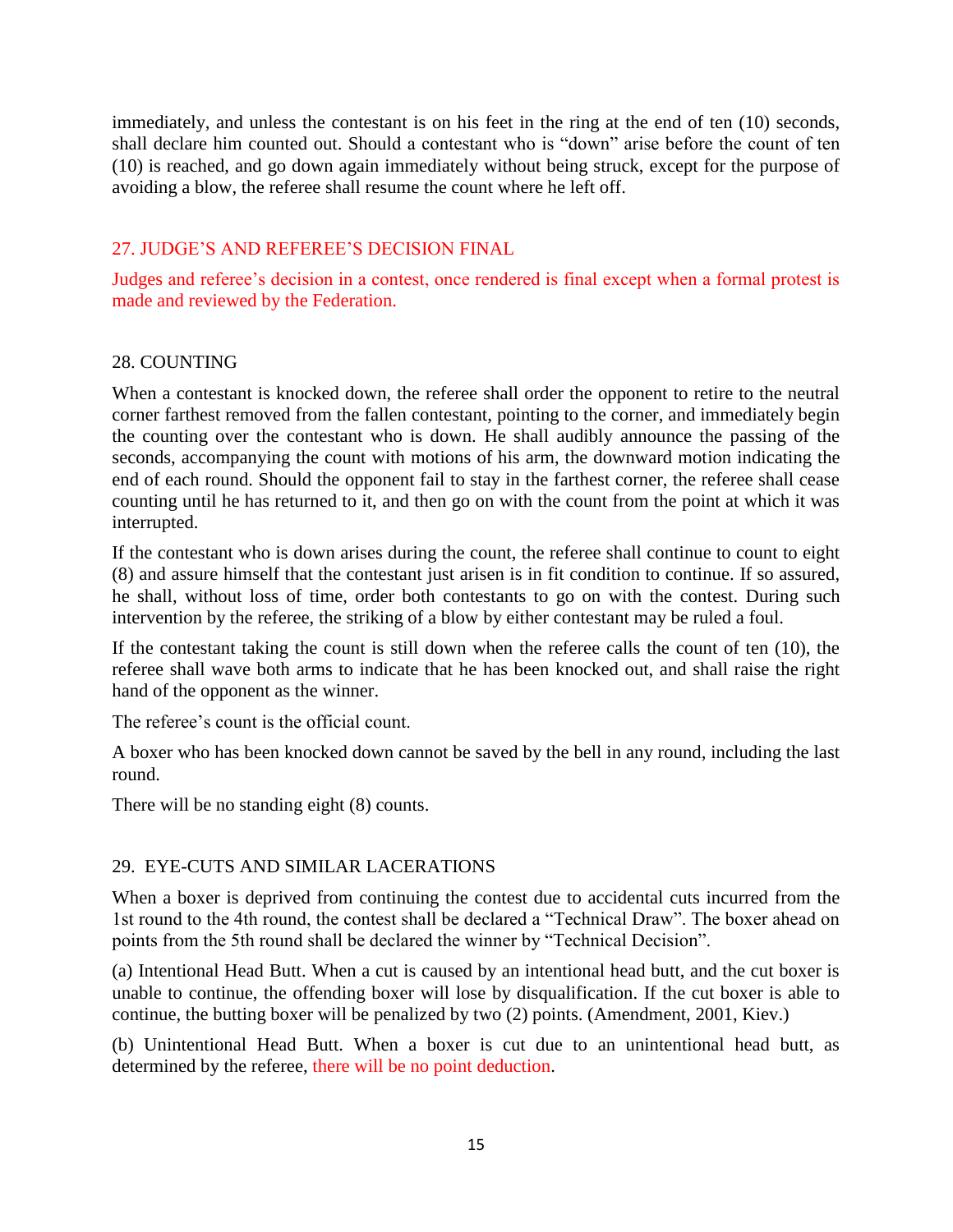#### 30. OUT OF RING

A contestant who has been knocked down and has fallen through the ropes onto the ring platform shall not be helped back by his manager or his seconds. The referee shall begin to count as soon as the contestant leaves the inside of the ring ropes. If the contestant fails to return by the count of ten (10), he is knocked out. The same procedure shall apply to a contestant who leaves the ring during the progress of the bout, under any circumstances. If a boxer is knocked down and falls through the ropes and onto the stadium floor, the referee must count to twenty (20) in order to declare a knockout if the boxer fails to return, unaided, to the ring. When one contestant has fallen through the ropes, the other shall retire to the farthest corner and remain there until the count is completed or his opponent is on his feet in the ring. A contestant who deliberately wrestles or throws his opponent from the ring, or who hits him when he is partly out of the ring and prevented by the ropes from assuming a position of defense, may be disqualified.

### 31. A CONTESTANT IS "DOWN"

A contestant is down when any part of his body but his feet is on the floor or when he is hanging helplessly over the ropes and the referee has begun to count over him. A referee may count a contestant out either on the ropes, on the floor, in his chair, or when rising from a down position. The mandatory eight (8) count rule shall be in effect. There is no "three knockdown" rule.

*Only the referee can stop the fight at anytime according to his sound judgement.*

### 32. SYSTEM OF SCORING

Scoring shall be the "ten (10) point must system". The winner of any round always gets "ten" with the loser receiving anywhere from "nine" to "seven" points, depending upon the decisiveness by which the round was won. The "ten point must" system should be applied as follows: Even round 10 : 10. Slight edge 10 : 9. Wide edge 10 : 8. Overwhelming and one-sided 10 : 7. In scoring a contest, the elements of offense, defense, clean hitting, ring generalship and sportsmanship shall be carefully considered. A clean knockdown, being the closest approach to a knockout, should be scored heavily. The use of foul blows and other foul tactics shall result in a penalty of one (1) point for each foul committed, and the referee shall advise the judges of the number of points to be deducted immediately upon the termination of the round during which such fouls were committed. Referee and judges shall clearly write their decisions and sign their scorecards. Incomplete rounds when technical decisions are invoked (excluding KO or TKO results) shall be scored. (Amendment, 2001, Kiev.)

### 33. FOULS

(a) Hitting below the belt. (b) Hitting an opponent who is down or rising after being down. (c) Holding an opponent with one hand and hitting with the other. (d) Holding or deliberately maintaining a clinch. (e) Pushing an opponent about the ring or into the ropes, or striking an opponent who is helpless as a result of blows and so supported by the ropes that he does not fall. (f) Wrestling or roughing an opponent on the ropes. (g) Butting with the head or the shoulders, or using the knees or elbows. (h) Hitting with the open glove or with the butt or inside of the hand, the elbow, the wrist, and all backhand blows. (i) Purposely going down without being hit or for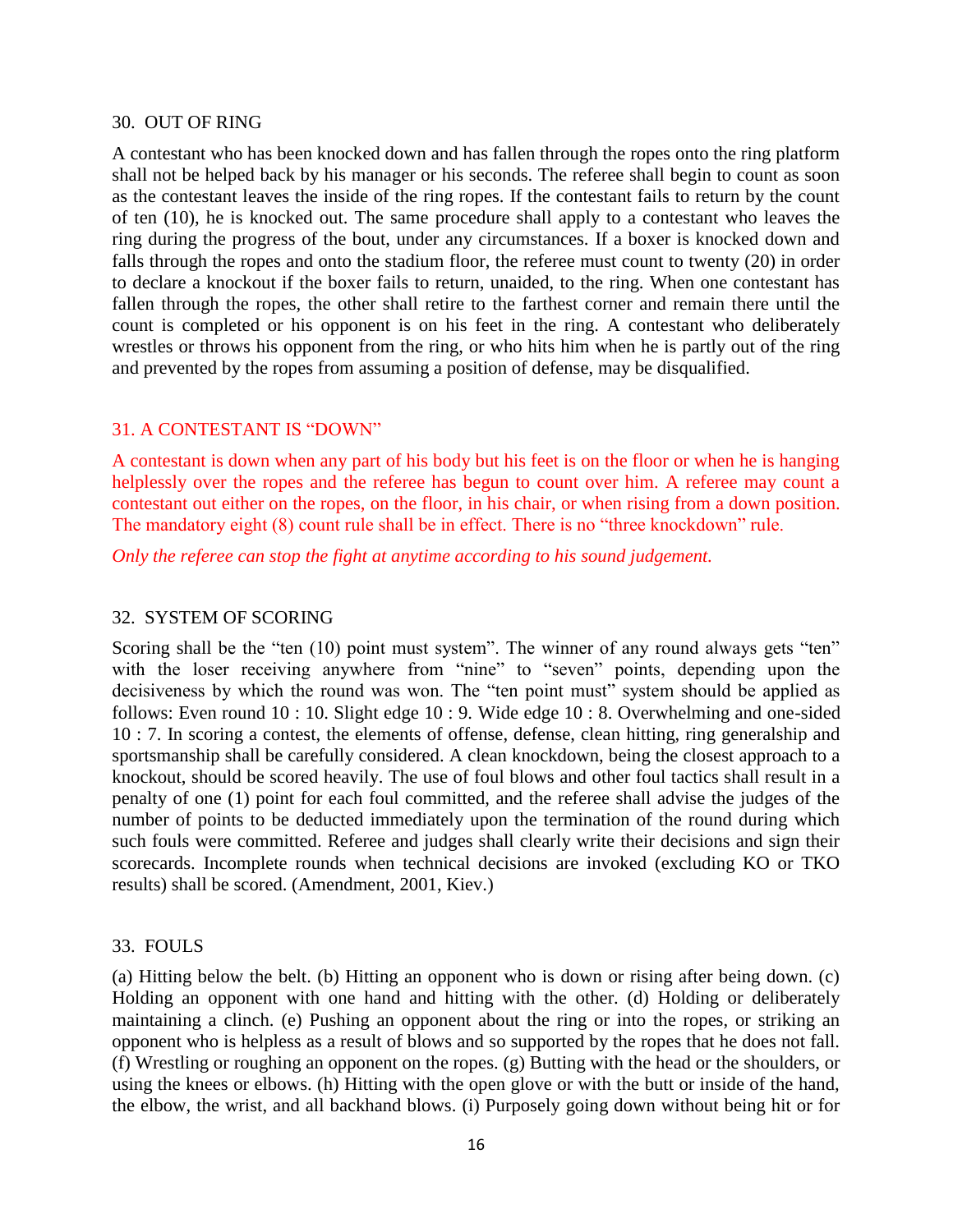the purpose of avoiding a blow. (j) Striking deliberately at that part of the body over the kidneys. (k) The use of the pivot blow or the rabbit punch. (l) Jabbing the opponent's eyes with the thumb of the glove. (m) The use of abusive language in the ring. (n) Any unsportsmanlike trick or action causing injury to an opponent.

# 34. FOUL TACTICS

Holding and hitting with the other hand, which is an unfair method of landing a blow and may have decisive effect because the contestant struck is unable to avoid or move with the blow to break its force, is classed as a major foul. Referees must warn offenders that this type of foul will be strictly penalized. The kidney punch, which is an illegal blow landing on that part of the back near the spine and over the kidney, is strictly barred because it may produce permanent injury. The importance of enforcing the rule against this blow is frequently overlooked. It must be enforced.

A rabbit punch is any blow struck at the back of the neck near the base of the skull, and is barred as dangerous. A blow landed on the head behind the ear, or on the side of the neck, as the opponent turns his head to avoid it, is not a rabbit punch. Any deliberate attempt to use the rabbit punch shall be penalized.

Butting with the top or side of the head is likely to cause cuts over an opponent's eyebrows and other injuries, affecting the outcome of the contest, and shall not be allowed. A boxer who goes in head down and leans against his opponent with his head while in-fighting is butting. "Thumbing" or jabbing of the glove has frequently caused serious injuries to the eyes, and referees must watch for this trick and, if it is deliberately used, penalize it by disqualification. If a contestant is helpless on the ropes the referee shall instantly intervene, declare the helpless boxer "down" and proceed with the count as in the case of a knockdown. In the case of minor fouls, such as hitting or flicking with the open glove, clinching and prolonging the contest after a warning has been given, the referee shall punish persistent disregard of the rule with disqualification. The referee may disqualify a contestant for fouling, with or without warning.

# 35. PENALTIES FOR FOULING

If a bout is interrupted because of accidental fouling, the referee shall determine whether the fouled boxer can continue or not, and if his chances have not been seriously jeopardized as a result of the foul, the referee may order the bout continued after a reasonable interval set by the referee, who shall so instruct the timekeeper.

(a) Intentional Fouls

1. If the fighter cannot continue, the offender will lose the fight by disqualification.

2. If the fight continues and later on is stopped because the same injury has become worse, and if the injured fighter is ahead on points, he will be the winner by technical decision. If the fighter causing the injury is ahead on points, the fight shall be declared a draw. Unfinished or incomplete rounds shall be scored if the fourth (4th) round has been completed and the bell for the fifth (5th) round has been rung.

# (b) Accidental Fouls

If a fighter is accidentally injured and the fight cannot continue, or if the fight does continue and subsequently the injury becomes severe enough to stop the fight, then the fighter who is ahead on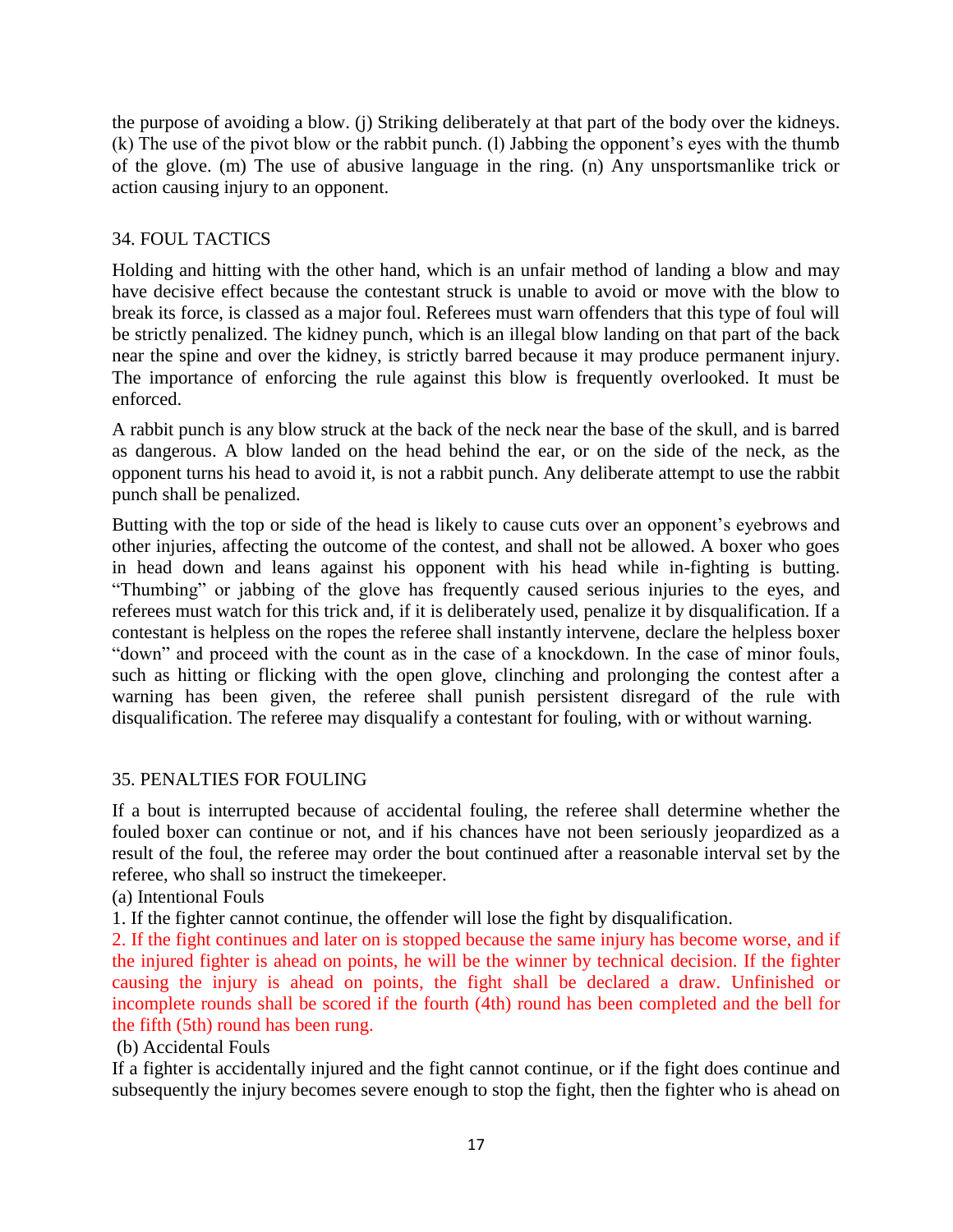points will be the winner by technical decision as long as the fourth (4th) round has been completed and the bell for the fifth (5th) round has been rung. If the fourth (4th) round has not been completed, the decision will be a technical draw.

# 36. NO-FOUL RULE

For all practical purposes, the no-foul rule refers to blows delivered below the belt and means that a boxer cannot be credited with a victory by claiming to have thus been fouled. When an unintentional low blow has been landed, the offending boxer shall be penalized by having 31 point(s) deducted from his score, and the fouled boxer may be given a five (5) minute rest period to recuperate. If after this five (5) minute rest period the fouled boxer still refuses to proceed with the contest, the referee shall award the contest to his opponent on a technical knockout.

When an intentional blow has been landed below the belt, the referee, at his discretion, shall order point(s) deductions when appropriate for foul(s) and will provide the fouled boxer with a reasonable time for recovery, but not more than five (5) minutes. However, if the referee, at his discretion, determines that it was an intentional foul and the ring doctor determines the fouled boxer cannot continue, the offending boxer will be disqualified. If the doctor determines the fouled boxer can continue fighting but he does not continue, the fouled boxer will lose by abandonment. In the case of clear, extreme and continued fouls, with the offending boxer disregarding warnings and point deductions by the referee, the referee may disqualify the offending boxer after specific warnings and not before three (3) different point-deduction occasions. (Amendment, 2001, Kiev.)

# 37. USE OF DRUGS OR IRON DERIVATIVES

The use of any drugs, alcohol, or stimulants, either before or during a match, by any contestant is adequate cause for revoking his license.

The use during the boxing match of Monsel's Solution, or any similar drug, compound or iron derivative for the stopping of hemorrhaging is prohibited.

When so ordered by the local Commission, a boxer must submit to a medical analysis.

# 38. GLOVES

In all Federation contests, gloves used must weigh not less than eight (8) ounces or more than ten (10) ounces each.

Minimumweight – Lightweight, eight (8) ounces.

# Super-Lightweight and over, ten (10) ounces.

Gloves shall be examined by the Inspector. If padding is found to be imperfect, other gloves shall be substituted before the contest starts.

No breaking, roughing or twisting of gloves shall be permitted. Gloves for all main events shall be new and furnished by the promoter.

If gloves have been used in other bouts, they must be whole, clean and in a sanitary condition if to be used again.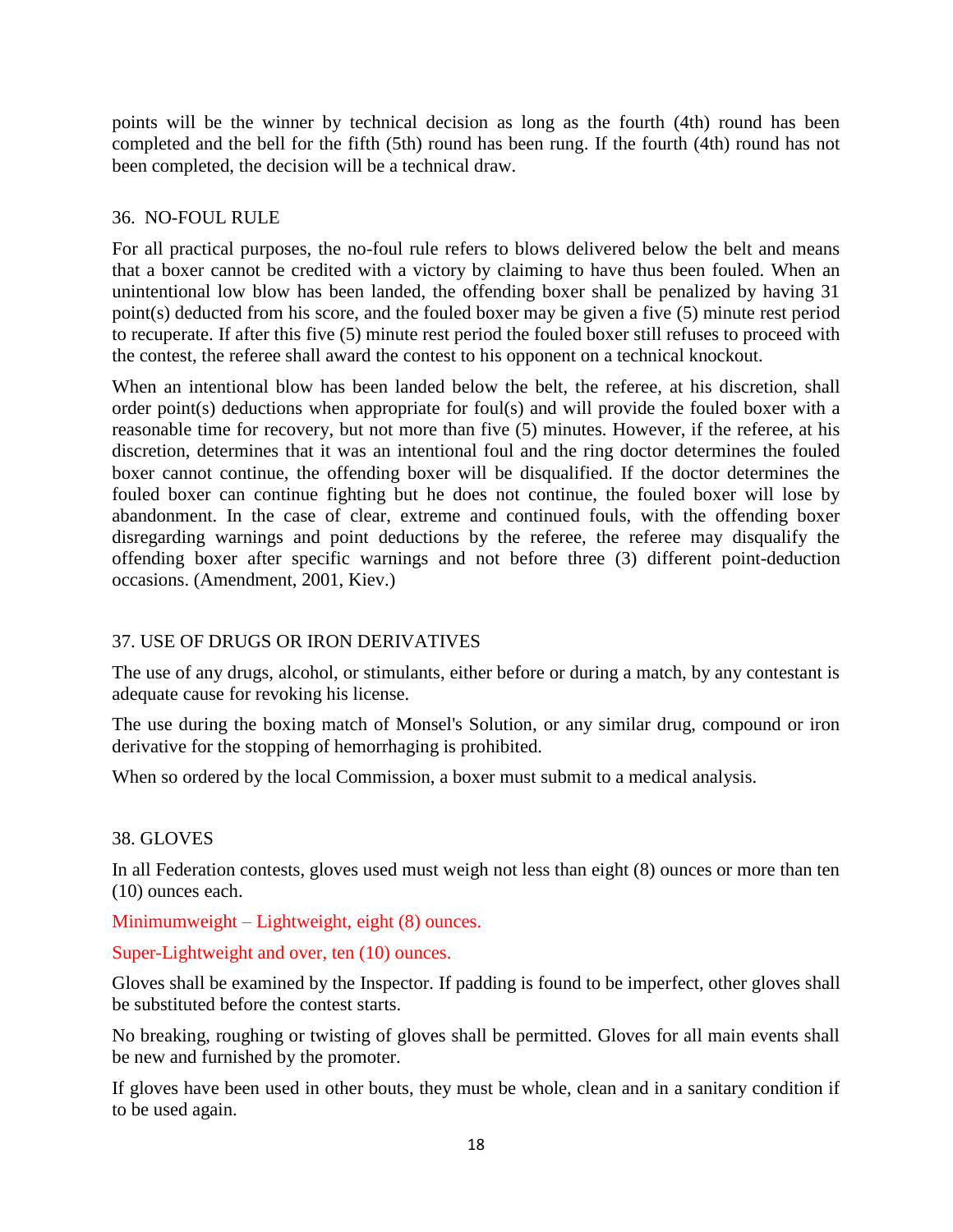After the gloves have been tied, the lacing shall be held in the proper place by adhesive tape around the wrists. Gloves used in Federation bouts must be of a brand approved by the local Commission and/or the OPBF supervisor and must be thumb-attached. (Amendment, 2001, Kiev.)

### 39. BANDAGES

Bandages shall conform to the following restrictions: One (1) winding of surgeon's standard white adhesive tape, not over one (1) inch wide, placed directly on the hand to protect that part of the hand near the wrist. This may cross the back of the hand twice, but not extend within one (1) inch of the knuckles. Soft surgical bandage, not over one (1) inch wide, may be worn across any part of the knuckles, held in place by not more than three (3) feet of surgeon's adhesive tape for each hand. Ten (10) yards of soft surgical bandages shall be allowed for each hand. Bandages shall be applied in the dressing room under the supervision of a representative of the Commission and in the presence of both contestants, or as the Commission's representative directs. Bandages shall be submitted for inspection to representatives of the Commission and each contestant shall also be permitted to inspect the bandages of his opponent. The purpose of the bandages is to protect the hand, and not to add force to a blow.

### 40. CONTESTANT'S COSTUME

Contestants shall box in proper costume, including foul-protection cup of a type satisfactory to the Commission and the contestant, which cup shall be firmly adjusted before leaving the dressing room. Each contestant shall supply himself with a pair of trunks, loose fitting and made of light cloth, similar to an athlete's running pants. The contestants shall not wear the same or closely similar color in the ring. The wearing of "tights" is prohibited. The belt of trunks shall not extend above the waistline. Shoes shall be of soft material, and shall not be fitted with spikes, cleats, hard soles or hard heels. Socks, rolled down to the tops of the shoes, may be of any color. The shoe laces shall be held in place by a strip of adhesive tape around the shoe tops. No apparel other than as specified above may be worn in the ring, except a bath robe. Nothing in these rules shall prohibit a contestant, when the ring canvas is wet and slippery, from removing his shoes.

### 41. THE RING

To be not less than eighteen (18) and no more than twenty-four (24) feet square within the ropes, the ring apron to extend beyond the ropes not less than eighteen (18) inches. The ring posts shall not be nearer to the ring's ropes than eighteen (18) inches. The ring shall be padded with felt, corrugated paper, matting or other soft material to a thickness of not less than one and one-half (11/2) inches, padding extending to the edge of the apron, with a top covering of canvas, duck or similar material tightly stretched and laced to the ring platform. Material that tends to gather in lumps or ridges or which "packs down" shall not be used. 33 Padding shall be inspected regularly by the Commission. Substances such as U.S. rubber and "Oxite", providing resiliency and air pockets, or boiler felt, are recommended. Padding shall be approved by a board of inspectors, including one (1) or more physicians. The ring shall not be more than four (4) feet above the floor of the building or ground of an outdoor arena, and shall be provided with suitable steps for the use of the contestants. Ring posts shall be not more than three (3) inches in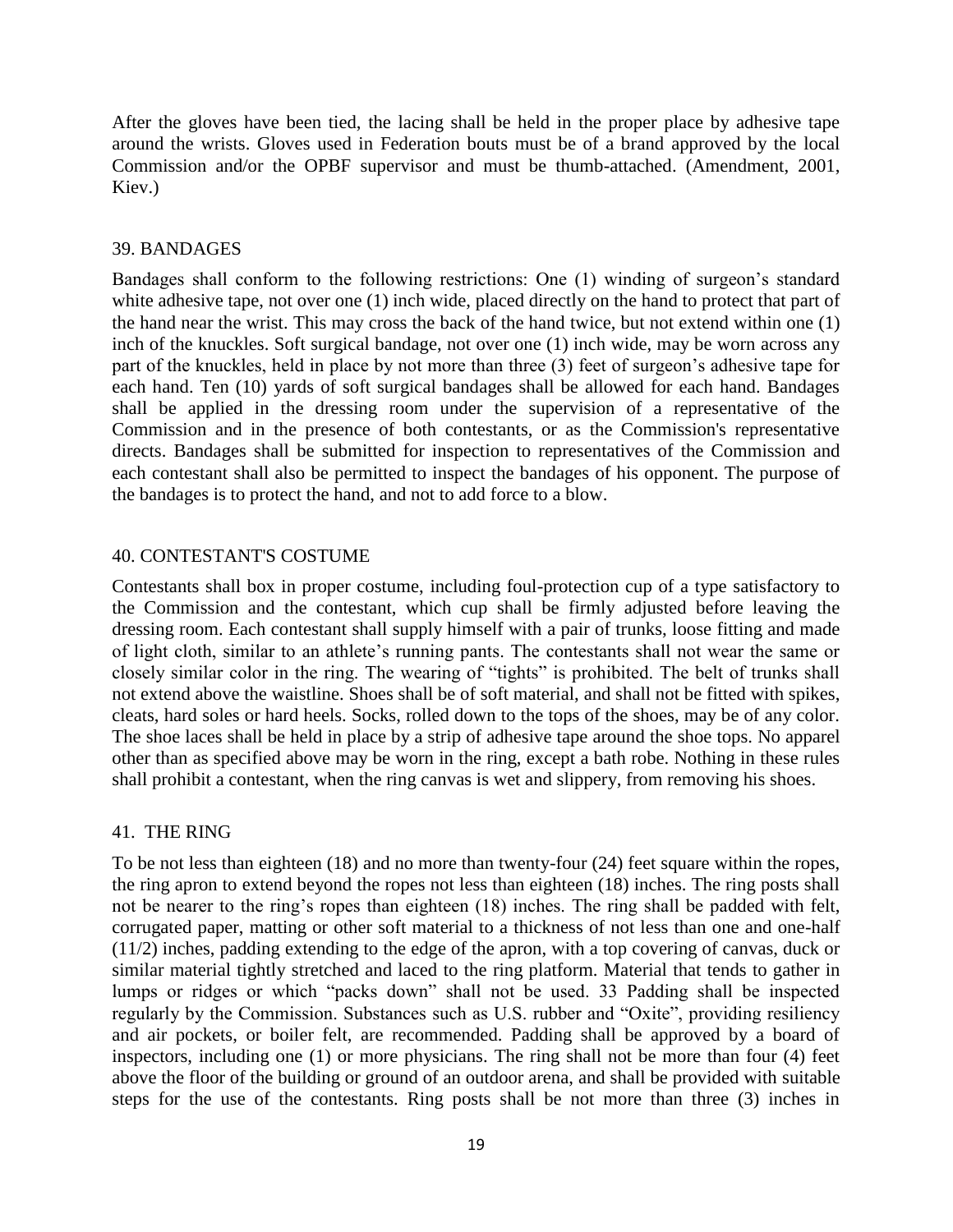diameter, extending from the floor of the building or ground to a height of fifty-eight (58) inches above the ring floor.

## 42. RING ROPES

Ring ropes shall not be less than four (4) in number, not less than one (1) inch in diameter, the lower rope, eighteen (18) inches above the ring floor, the second rope, twenty-nine and one-half (29 ½) inches above the floor; the thid rope, forty-one (41) inches above the floor and the fourth rope, fifty-two (52) inches above the floor. Ropes shall be wrapped in soft material, preferably velvet to avoid rope burns. Straps shall be mandatory on all sides (2 on each side).

### 43. OBSTRUCTIONS

The entire ring platform shall be clear of all obstructions, including buckets, stools, etc., the instant the gong indicates the beginning of a round, and none of these articles shall be placed on the ring floor until the gong has ended the round.

### 44. WATER BUCKETS, ETC.

There shall be provided by the promoter a sufficient number of water buckets for the use of all contestants. Promoter shall also provide fans, powdered resin for the canvas, stools for seconds and such other articles as are required in the conduct of the contest. A bucket used by the contestant shall not be used for another contest until it has been washed and sterilized. Two (2) buckets shall be used, one (1) in each contestant's corner.

### 45. CORNER CANVAS

For the purpose of eliminating wet corners and the danger of slipping, a triangular piece of canvas, extending from the ring ropes to not less than four (4) feet toward the center of the ring, shall be provided in each contestant's corner. This canvas shall be affixed to the ring posts and shall be spread during the period between rounds and shall be rolled back during the progress of rounds. The same two (2) corners will be used for all contestants on any one (1) card.

### 46. VIOLATION OF RULES

The Federation may suspend or ban, for cause, any promoter, matchmaker, boxing official (referee, judge, timekeeper, announcer, stadium physician), manager, trainer, second or boxer for violation of the rules.

### 47. AREA OF EFFECTIVITY

These Rules and Regulations of the Oriental and Pacific Boxing Federation are applicable and enforceable only within the region under the jurisdiction of the OPBF.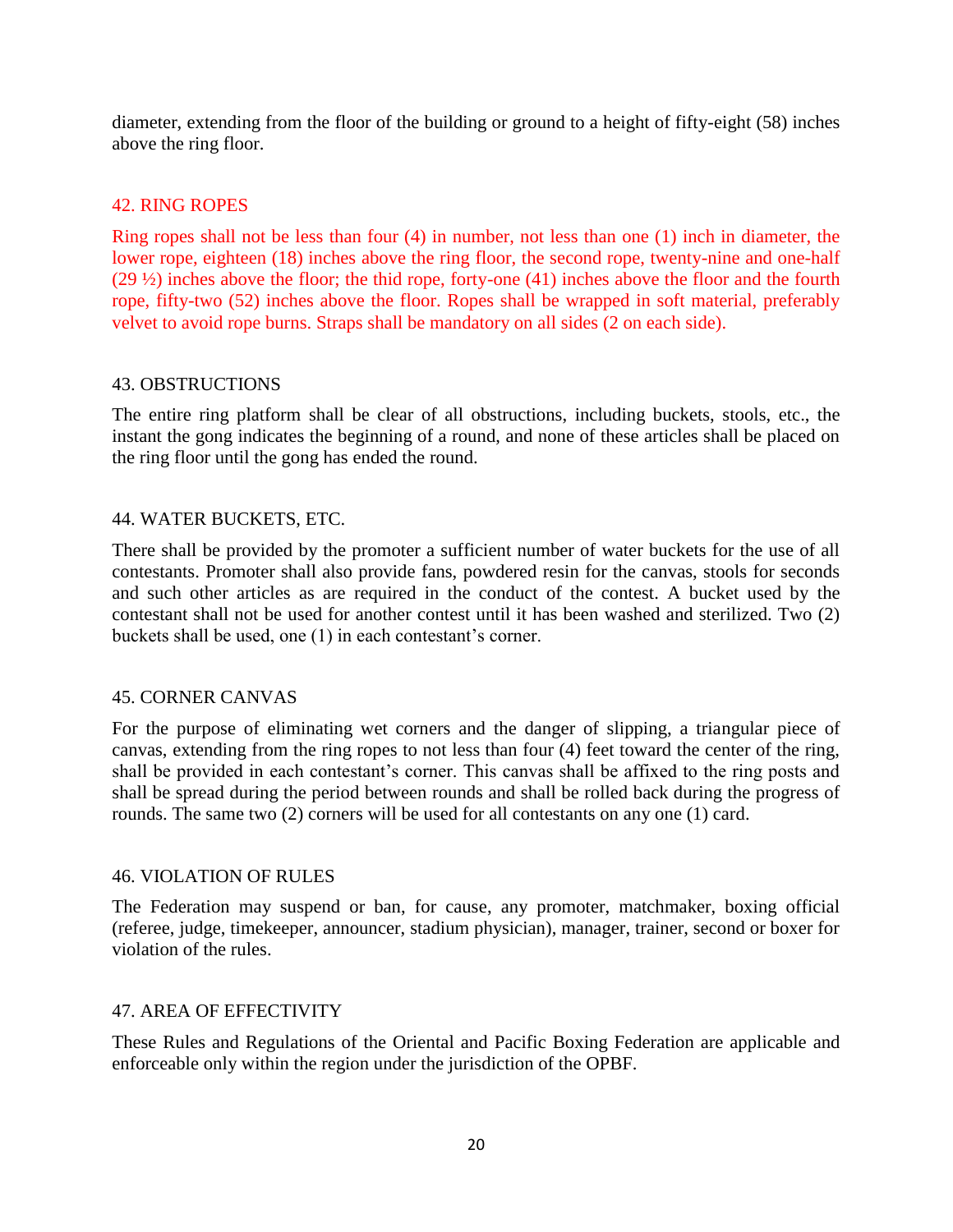### APPENDIX

### PURSE BIDS IN OPBF MANDATORY AND ELIMINATION BOUTS

1. General The purse-bid regulations and procedures including, without limitation, the respective percentages of the bout purses payable to the champion and challenger, will not be effective, or may be modified, in special or unusual cases when it is so agreed by the President and Secretary-General.

2. Free-negotiation period The OPBF shall notify the boxers of all mandatory championship defenses and title-elimination bouts. Where a Champion has been notified by the OPBF to meet the No. 1 challenger or the highest available challenger, as provided for in the OPBF championship defense rules, or a championship has been vacated and the contenders have been named and notified, or a champion is otherwise mandated or ordered to defend against a challenger, there shall be a period of thirty (30) days following such notice to permit the parties to negotiate and finalize a contract for a match. Should the parties fail to conclude negotiations during the thirty (30) day period and so notify the OPBF President or the Secretary-General, the period of free negotiation shall be closed. The boxers will be given thirty (30) days for free negotiation, unless it becomes clear that the boxers will not sign for the same promoter and in that event, or for other reasons in the exercise of his directions, the President of the OPBF may shorten such thirty (30) day negotiation period.

3. Request for purse offers

Should the aforesaid thirty (30) day free negotiation deadline not be met by submission of a signed bout contract to the OPBF, the OPBF President or the Secretary-General will request purse offers for the championship match from the promoters. Notification of the purse offer will be made by press and media releases to announce the purse offer. The OPBF will advise the member Commissions of the request for bids. The announcements for bids will indicate the date, time and place for opening of the sealed envelopes containing the promoters' bids for the championship bout.

4. Submission of purse-offer bids All purse offers must be filed with the OPBF within fifteen (15) days after the date when the free negotiation period was closed and the purse offer was solicited by the OPBF. The purse offer shall be closed exactly fifteen (15) days after commencement. The President, at his discretion, may accept written faxes, telexes, telegrams, Emails and confirming phone calls from participating promoters in lieu of letters containing and confirming purse-offer bids. This period may be shortened by the President or Secretary-General of the OPBF at their discretion.

### 5. Purse-offer bids

A promoter wishing to participate in bidding for the Championship contest shall include in his bid the following: (a) The total amount offered to the participants in US dollars with an acknowledgement that said total purse offer shall be nett and completely free of any tax in excess of the national and/or local taxes payable by the visiting boxer in his home country. If demanded by a boxer, the dollar offer and payment by a promoter of said amount to the boxers will be fully guaranteed by a letter of credit of a bank or performance bond acceptable in form and substance to the OPBF. Prior to the bout, the promoter must also guarantee that the boxing authorities where the fight shall take place will respect the OPBF regulations and will accept neutral officials. (b) A representation that he will pay travel and accommodation expenses for three (3)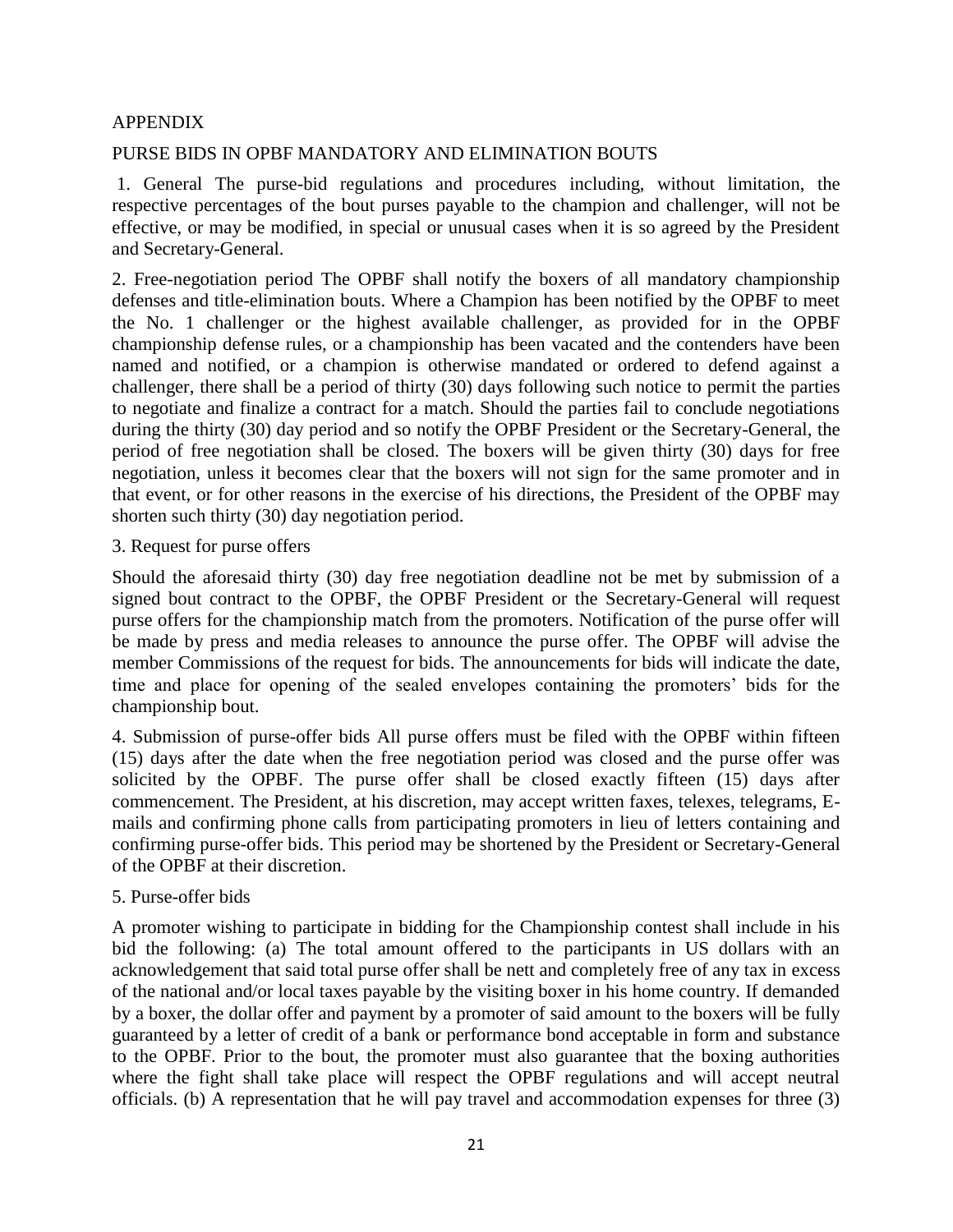persons for each participant (the three [3] persons include the boxer). (c) A statement as to whether he will attend the opening of the sealed bids at time, date and place established by the OPBF solicitation and/or the name of his designated representative, if any, who will be present at the opening of the bids.

### 6. Obligations regarding purse offers

(a) The licensed promoter making the highest fixed money offer of compensation shall be awarded the Championship match. Income projections that are contingent on statements that a promoter will bid a percentage or dollar amount over the bid by other promoters will not be considered. The interested boxers, the champion and the challenger, or the two (2) co-challengers in the event of a vacant title or elimination bout, are compelled to accept this offer and participate in the Championship match or forfeit their rights to be either champion or challenger. Each boxer shall receive his full purse, or its equivalent established by the purse offer, and the OPBF may investigate possible violations of these Rules and Regulations when requested or required. (b) The winning promoter of the purse offer must, within eight (8) days after the purseoffer date, deposit with the OPBF 10% of the total amount of his offer. The deposit will be returned to the promoter or credited at the time of the title bout. In case that promoter does not promote the bout, he will forfeit the 10% to the champion and contender, distributed 75% and 25% respectively (except when another division of proceeds has been required or is applicable), nett of all OPBF expenses. The 10% deposit may be made at a local OPBF Commission with the express authorization of the President or Secretary-General. (c) If a visiting boxer will be taxed in his home country, the promoter must provide him with a certified tax receipt or certificate from the national and/or local tax authority where the bout takes place for representation as a credit to the tax authority in the boxer's home country. The promoter must also post a bond or other sufficient indemnity to ensure that the taxes imposed at the location where the bout took place will be reimbursed to the boxer if the certified tax receipt or certificate is not accepted as a tax credit by the taxing authority in the boxer's home country.

### 7. Winning of purse offer

The OPBF President and/or Secretary-General shall notify the promoter and his home Commission of his victory in the purse-offer procedure.

### 8. Purse-offer contracts

The promoter winning the purse offer shall have the Championship bout contracts properly signed and delivered to the OPBF President and/or Secretary-General within fifteen (15) days after the opening of the sealed bids. The Championship bout contracts, in accordance with these Rules and Regulations, shall, unless otherwise permitted by the OPBF, be on the OPBF official Championship Bout Contract form.

### 9. Failure to sign purse-offer contracts

If the Champion and/or his manager does not sign the bout contracts and/or refuses to participate in the bout for the promoter who won the purse offer under the terms set forth herein, they may be subject to discipline as well as having recognition of the Championship withdrawn and declaring the title vacant. If the challenger and/or his manager refuses to sign the contract and/or to fight, the OPBF may designate a substitute and/or take such other measures and invoke such discipline as appropriate under the circumstances. In the event a manager refuses or fails to sign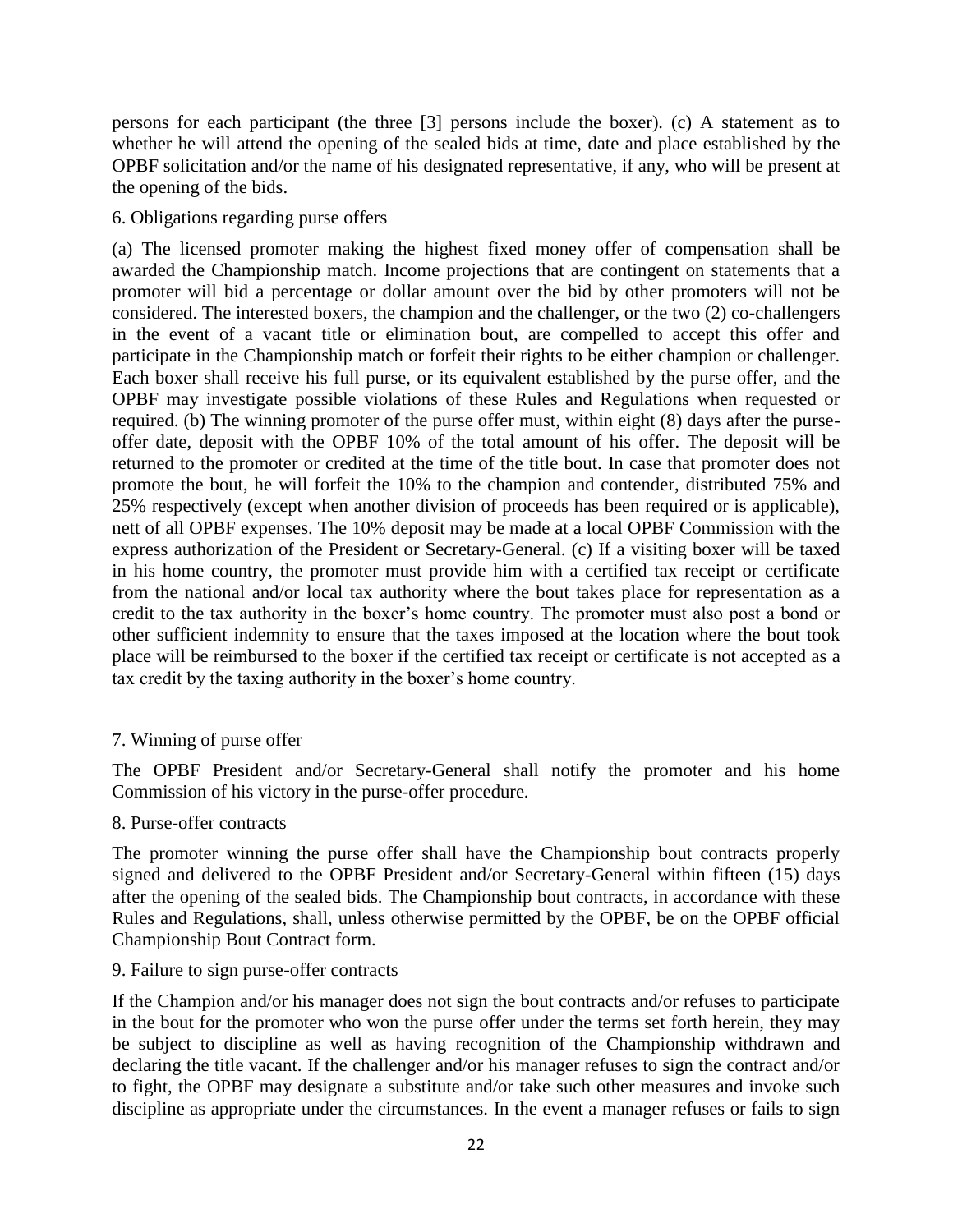the championship-bout contract when required, because of a dispute with the boxer, or otherwise, then the boxer may sign the contract on his own behalf, but only if he deposits funds sufficient to cover the manager's share of the purse or agrees that the manager's share is withheld and deposited in escrow, and agrees in a manner satisfactory to the OPBF to indemnify the OPBF and to hold it harmless from any and all claims, demands, causes of action, and liabilities to the manager, of any kind or nature.

### 10. Division of proceeds in a purse offer

The net purse offer (after deduction of OPBF certification fees) shall be divided as follows: (a) 75% for the champion and 25% for the challenger when bouts will be held in the home country of the champion or in a neutral country. (b) 80% for the champion and 20% for the challenger when the bout will be held in the challenger's home country. (c) In vacant titles, the purse offer shall be divided 50% for each contender. (d) Notwithstanding the terms of subparagraphs (a) and (b) above, the OPBF President and/or Secretary-General may, at their discretion and by a majority voting, modify the division of proceeds between boxers in a purse offer in unusual or special cases.

## 11. Promoters holding options

Notwithstanding anything to the contrary which may be contained in these Rules and Regulations, if a promoter holds a duly-registered, binding, and approved option for a championship bout with a champion, or, in the case of a vacant title, with a championship contender, but is: (1) unable to finalize a contract for a mandatory championship bout within the time period prescribed; (2) unsuccessful in an attempt to win the purse-offer for the bout, such promoter shall be entitled to payment of an amount equal to 25% of the sum by which the purse from the bid guaranteed to the boxer with whom the promoter holds an option exceeds the purse that was guaranteed to the boxer under the option or any higher amount that had been offered to such boxer by the promoter during free-contract negotiations. Under such circumstances, it shall be the obligation of the promoter who wins the purse bid to pay all monies payable to a promoter under these rules, if any, directly to such promoter at the same time that purses are paid to the boxers for the Championship bout. For example, if a promoter has a valid option on a Champion for a guaranteed \$US100,000 purse and no higher purse was offered to the boxer by the promoter during the contract negotiations, and if the Champion is guaranteed \$US200,000 in the purse offer won by another promoter, the promoter holding the option would be entitled to payment of \$US25,000, which is 25% of the excess of the purse offer (\$US200,000) over his option (\$US100,000).

12. Single purse-offer bids If only one (1) promoter presents a bid in a purse offer, he will be allowed to promote the bout unless the Federation considers the offer so low that it would be detrimental to the best interests of the boxers, in which case the OPBF will undertake efforts to improve the boxers' purses.

13. Failure to promote a bout If a promoter who won the purse offer relinquishes the right or refuses to promote the Championship bout, the promotion will be approved for the promoter who made the second-highest bid; provided, however, that if at the discretion of the President and/or Secretary-General, the offer is too low, or there was no other participant, the OPBF shall order initiation of another purse-offer procedure.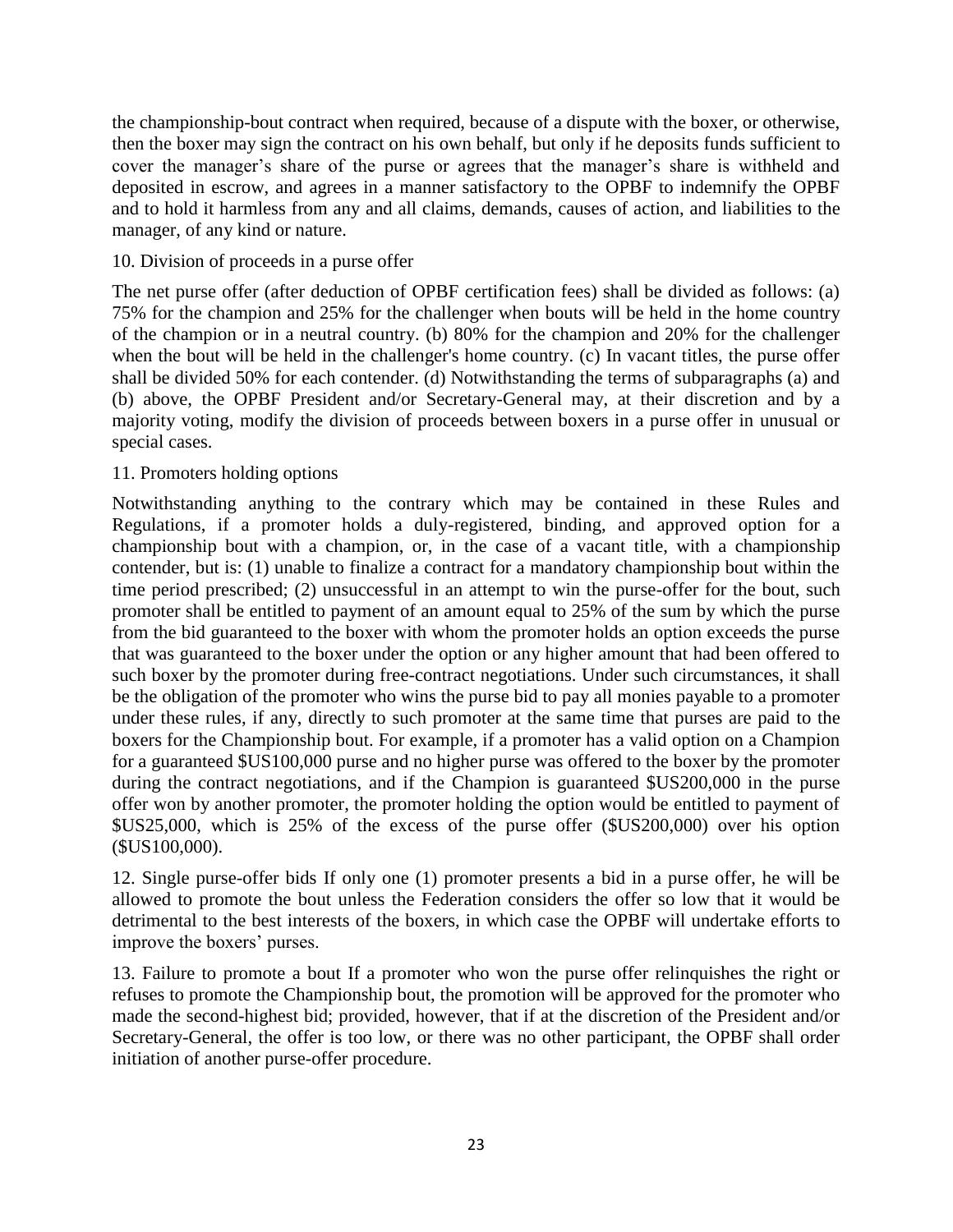14. Timing of a bout The match shall take place within sixty (60) days from the date of the opening of the purse offer unless said time limit is changed or modified by the OPBF President and/or Secretary-General. A promoter unable to comply with the time limit will lose his right to promote the bout.

15. Amount of purse-offer bids and new bids

(a) The OPBF President and/or Secretary-General reserve the right to refuse any purse offer if deemed to be too low;

(b) In the event of identical high bids, new offers will be taken from those promoters who submitted the identical high bids, or they may co-promote if the promoters agree. New bids can be taken in the same purse offer meeting if the interested parties are present.

16. Authority of the President/Secretary-General in purse offers The President and/or Secretary-General have the authority to solve, consider and determine all matters or problems regarding purse offers not included in these regulations, or to take action or render decisions, at their discretion, in any other circumstance relating to administration of performance of the purse-offer procedures.

17. Rights to participate in a purse offer Promoters, matchmakers and other persons who are in arrears in the payment of the yearly licensing/authorization fees or championship-match fees or OPBF certification fees provided herein, or who have been suspended or expelled from participation in the activities of the OPBF, shall not have the right to present bids for any OPBF authorized purse offer.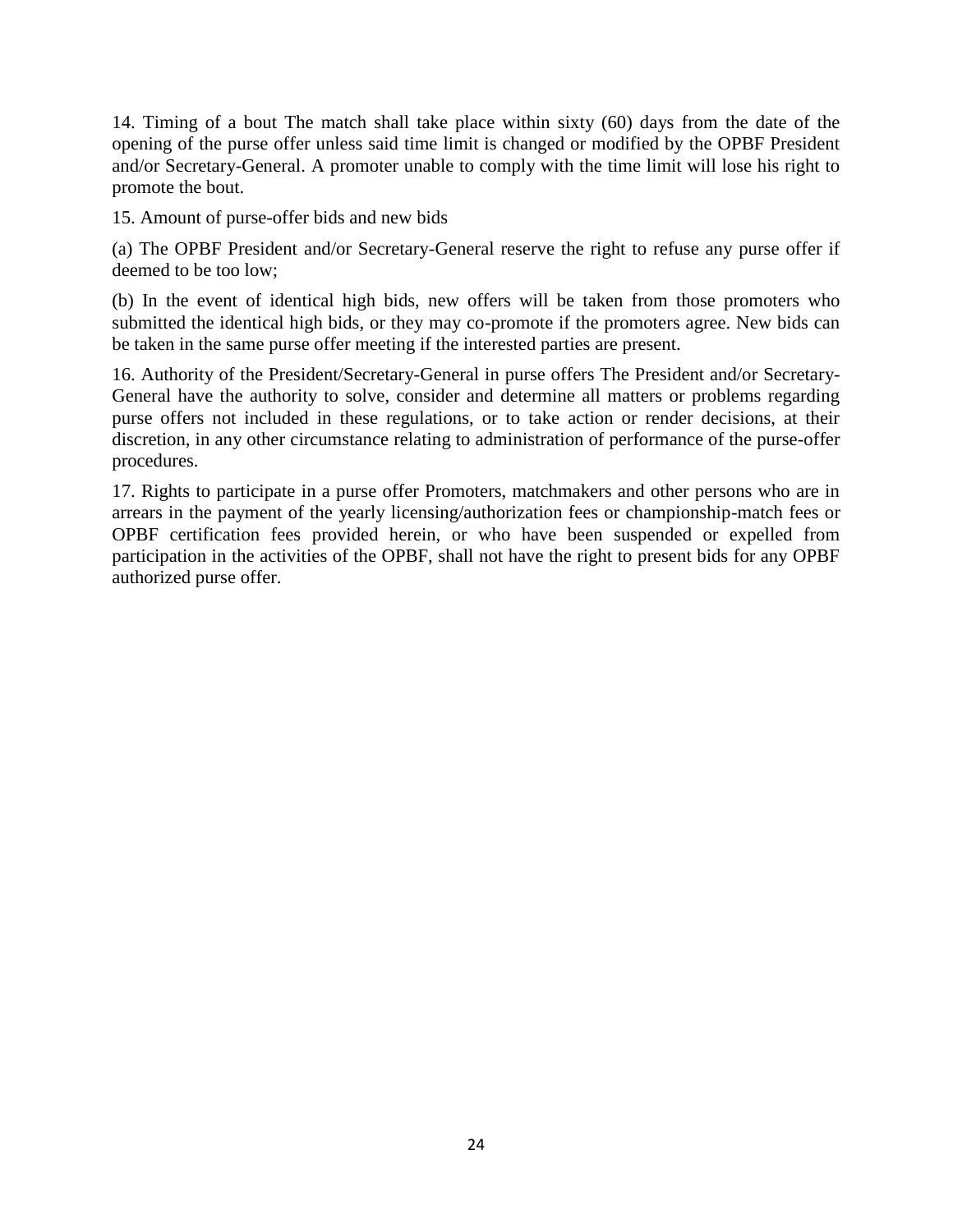# **Additional Rules for the OPBF Female Championship fights**

*The following rules for OPBF Female Championship fights are effective from January 1, 2009. All Boxers, Managers, Promoters and others who participate in OPBF Female Championship fights must comply with the following rules;* 

## **1. Compulsory Pregnancy Test (14 – 1 day before of the fight)**

Boxers must submit a certificate of non-pregnancy to the supervisory Local Commission. The submission period is from 14 days to 1 day prior to the fight. The deadline for submission is the time of the weigh-in. Failure to submit the certificate will result in disqualification.

### **2. Chest and Pelvis Protection**

Boxers must wear Chest and Pelvis protection. The boxer is allowed to wear either a protective sports brassier or a hard-type chest protector. However, at the discretion of the supervisory Local Commission, the boxer may be required to wear a hard-type chest protector. Use of a pelvis protector is compulsory.

### **3. Weight Categories**

Atom weight  $\cdot \cdot \cdot 46.26 \text{ kg} / 102 \text{ lbs}$ Mini Fly weight  $\cdot \cdot \cdot$  47.62 kg / 105 lbs Light Fly weight  $\cdot \cdot \cdot 48.99$  kg / 108 lbs Fly weight  $\cdot \cdot \cdot 50.80$  kg / 112 lbs Super Fly weight  $\cdot \cdot \cdot$  52.16 kg / 115 lbs Bantam weight  $\cdot \cdot \cdot 53.52 \text{ kg} / 118 \text{ lbs}$ Super Bantam weight  $\cdot \cdot \cdot 55.34$  kg / 122 lbs Feather weight  $\cdot \cdot \cdot 57.15 \text{ kg} / 126 \text{ lbs}$ Super Feather weight  $\cdot \cdot \cdot 58.97$  kg / 130 lbs Light weight  $\cdot \cdot \cdot 61.23 \text{ kg} / 135 \text{ lbs}$ Super Light weight  $\cdot \cdot \cdot 63.50 \text{ kg} / 140 \text{ lbs}$ Welter weight  $\cdot \cdot \cdot 66.68 \text{ kg} / 147 \text{ lbs}$ Super Welter • • • 69.85 kg / 154 lbs Middle weight  $\cdot \cdot \cdot 72.57 \text{ kg} / 160 \text{ lbs}$ Super Middle weight  $\cdot \cdot \cdot 76.20 \text{ kg} / 168 \text{ lbs}$ Heavy weight  $\cdot \cdot \cdot$  over 76.20 kg / 168 lbs